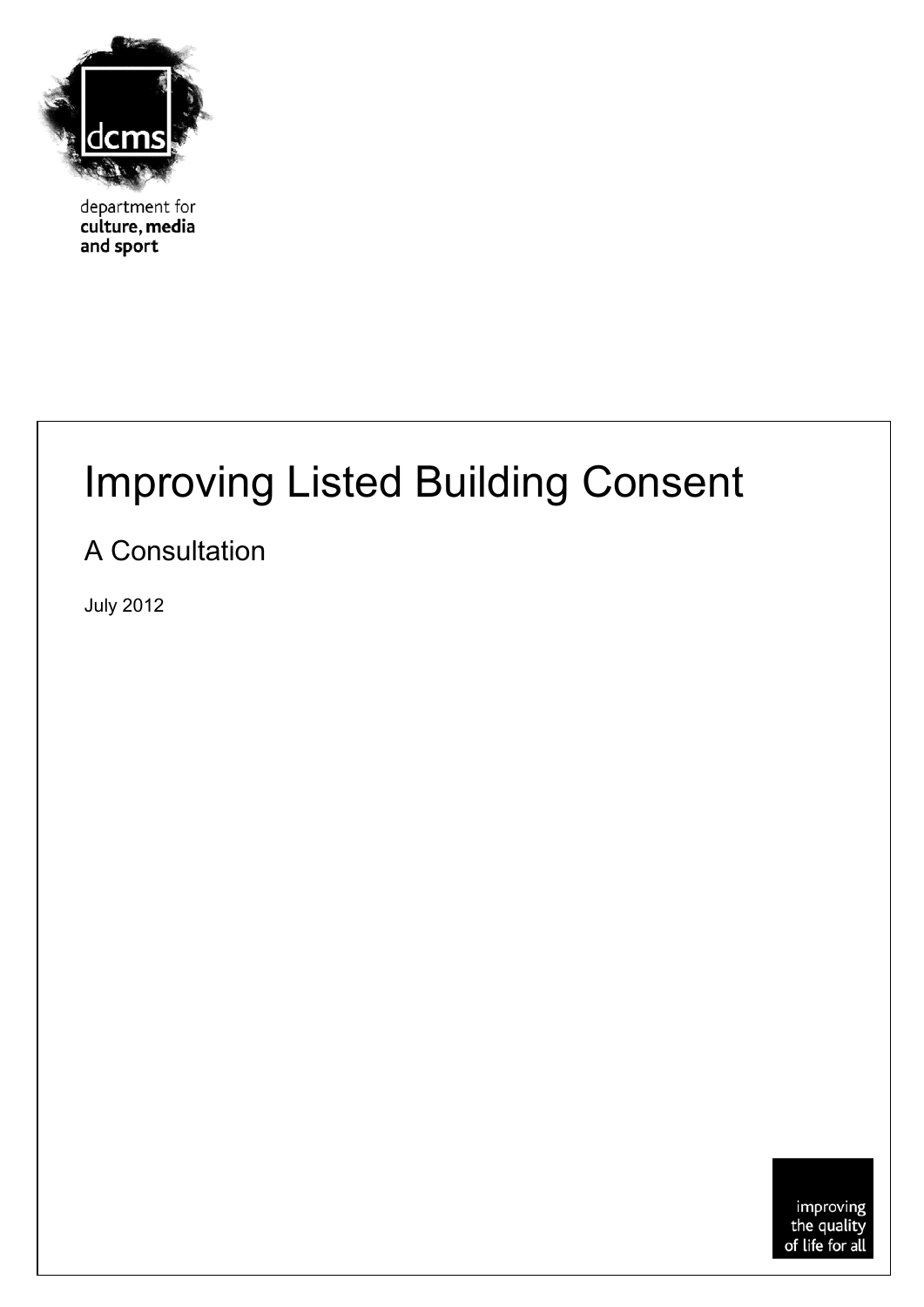Our aim is to improve the quality of life for all through cultural and sporting activities, support the pursuit of excellence, and champion the tourism, creative and leisure industries.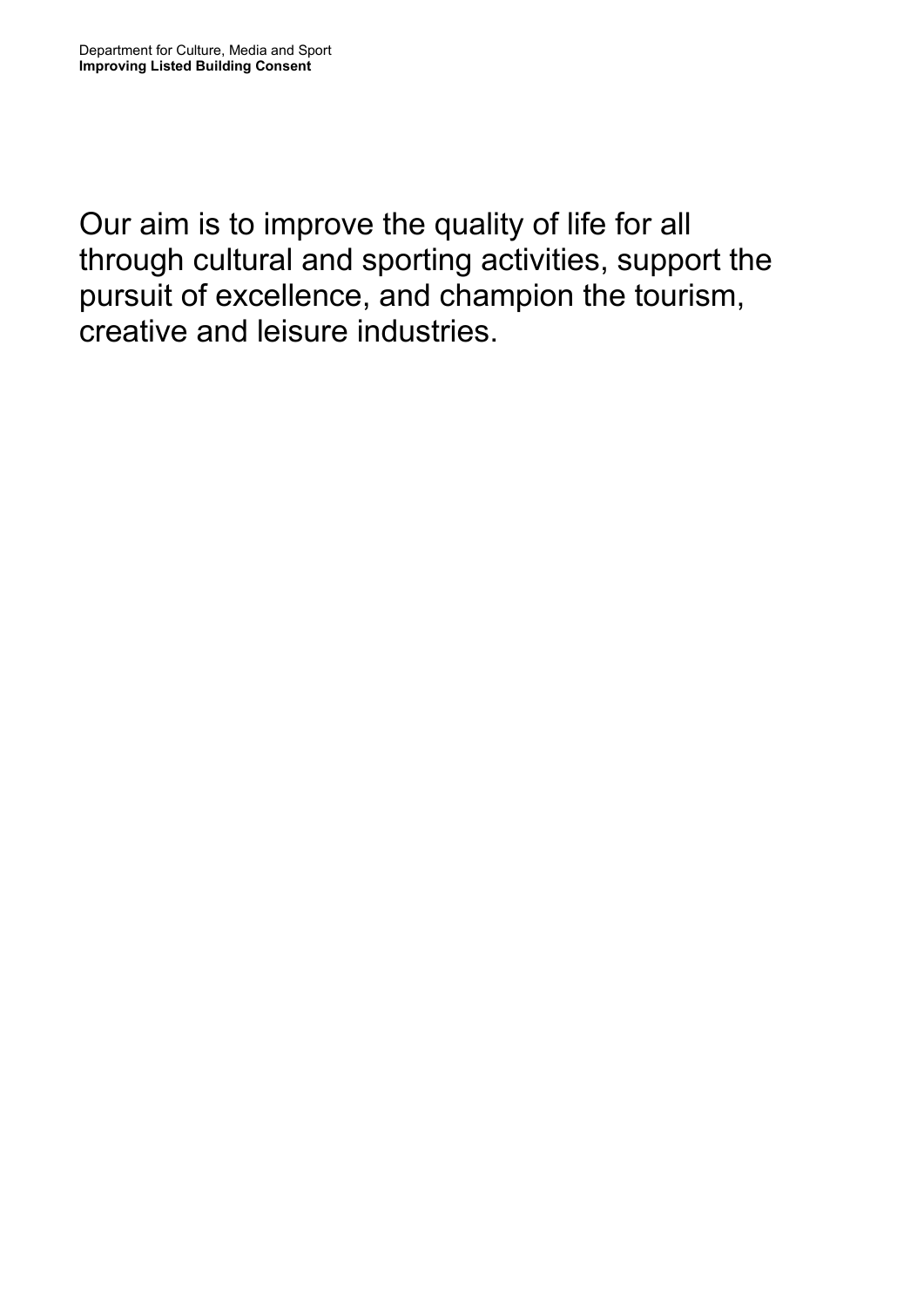## **Contents**

| Section 3: Option 1 - A system of prior notification leading to deemed consent10 |  |
|----------------------------------------------------------------------------------|--|
| Section 4: Option 2 - A system of local and national class consents  13          |  |
| Section 5: Option 3 - A Certificate of Lawful Works for Listed Buildings16       |  |
| Section 6: Option 4 – Accredited Agents replacing local authority officer        |  |
| Section 7: Reform of Enforcement Powers for Buildings at Risk 21                 |  |
|                                                                                  |  |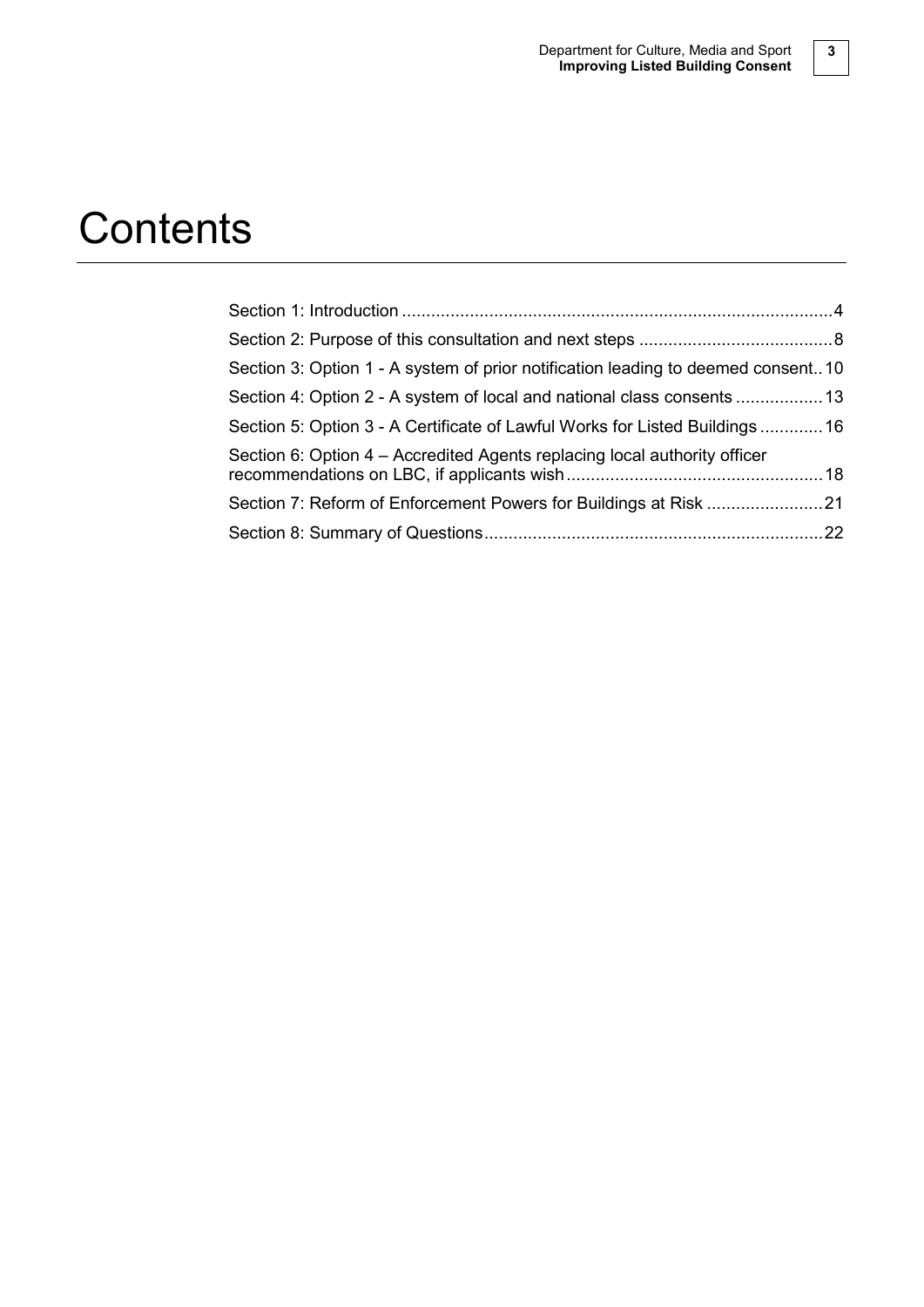### Section 1: Introduction

- 1.1 This consultation seeks views on options for changing the system of listed building consents. Government's response to the Penfold Review of Non-Planning Consents ("Implementation of the Penfold Review", BIS, November 2011) included a commitment to seek public consultation on simplifying the Listed Building Consent (LBC) system through measures to reduce the circumstances in which LBC is required and reduce the level of information applicants are required to submit, thus reducing burdens on developers and allowing the public agencies which administer these consents to focus upon the highest risk areas and to deliver a more efficient service. Potential measures were set out in the document. Wide-ranging pre-consultation discussions with heritage practitioners produced additional options for change. It is on both sets of options that we are consulting now. All are intended to meet the Penfold Review objectives, while ensuring that heritage assets are conserved in a manner appropriate to their significance, in line with the objectives of the National Planning Policy Framework, and at the same time to avoid increasing burdens on Local Planning Authorities.
- 1.2 The options for consultation include:
	- 1) A system of prior notification leading to deemed LBC
	- 2) A system of local and national class consents granting deemed LBC
	- 3) A "certificate of lawful works to Listed Buildings"
	- 4) Replacing local authority conservation officer recommendations for LBC by those made by accredited agents, if LBC applicants wish to do so.
- 1.3 This consultation also seeks views on new or improved measures to address building neglect, which may or may not include legislative change.

#### **Option 1: A system of prior notification leading to deemed LBC**

- 1.4 Option 1 is a system of prior notification of proposals for specified types of work to local planning authorities, who would be able to respond to the notification with a request for a full LBC application within a specified time period, or to allow that period to lapse, with LBC thereby deemed to be granted.
- 1.5 Currently, Listed Building Consent is required for any works for the demolition, alteration or extension of a listed building which affects its character as a building of special architectural or historic interest. This brings a wide range of works into the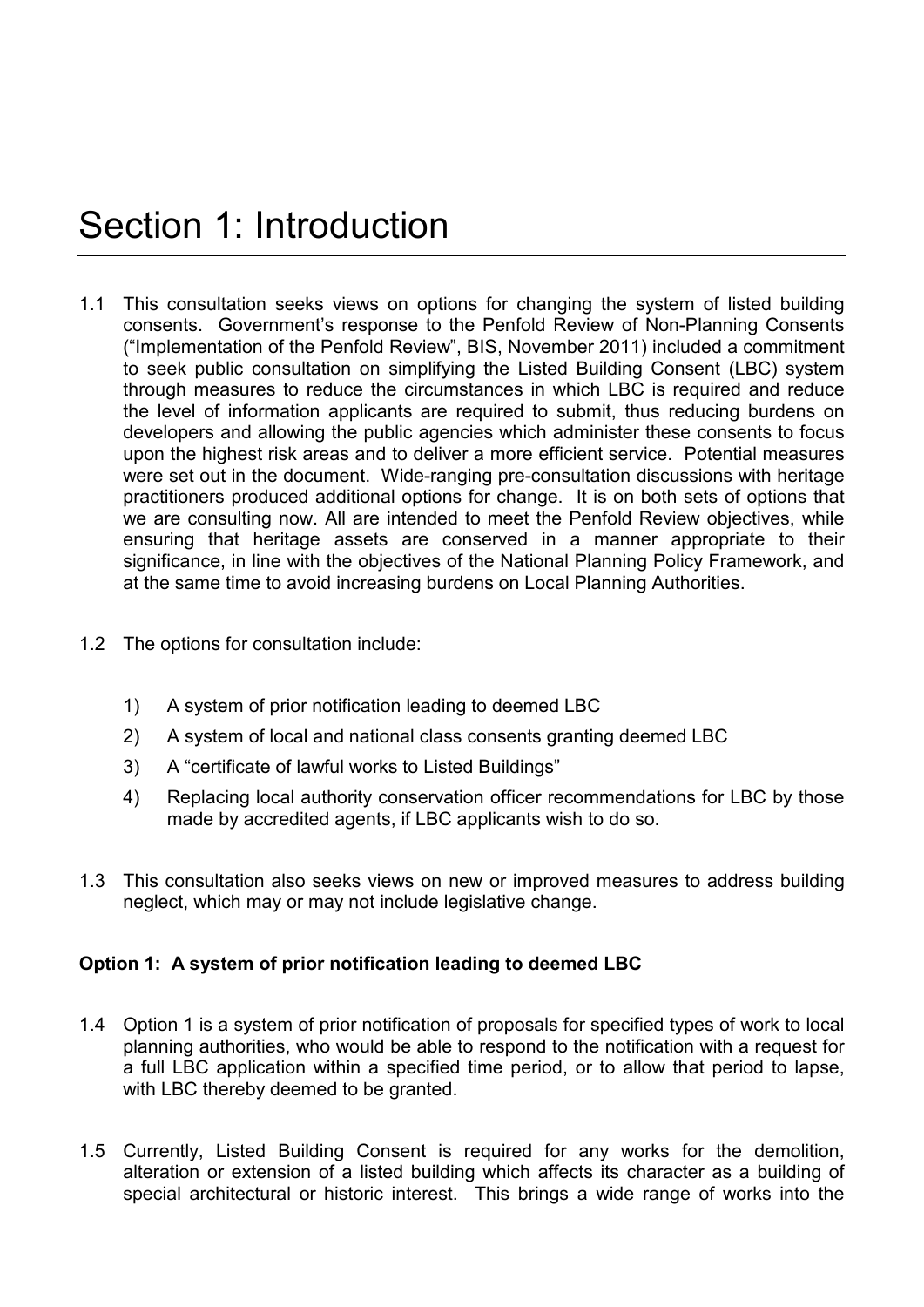control system, not all of which have a harmful or significant impact on special interest. Submission to the Local Planning Authority (LPA) of a simple prior notification of the intention to carry out works to a listed building would then allow the LPA either to allow the works to go ahead without further intervention, if they judged them acceptable, or to require the submission of a full LBC application. Enabling LPAs to focus on applications more likely to impact on a building's special interest, while allowing a lighter touch for applications with less impact, would allow better use of their resources, and would also lighten the burden on owners and developers.

#### **Option 2: A system of local and national class consents granting deemed Listed Building Consent**

- 1.6 Option 2 is a system allowing class consents for defined works to defined heritage assets to be issued unilaterally by a local authority. It is also proposed that the Secretary of State, advised by English Heritage, be enabled to grant a class consent for an area or group of assets that cross local authority boundaries for a defined class or classes of works. A system of local and national class consents has been put forward as an alternative measure to Option 1.
- 1.7 This option seeks to address the number of full LBC applications for works which have neither a harmful nor significant impact on special interest. A system of local class consents, set up by a LPA, could be used to set aside the need for LBC for a defined class or classes of works affecting a defined area or group of heritage assets. The Secretary of State could be empowered to grant a class consent for an area or group of assets that cross local authority boundaries, for instance canal networks or other infrastructure, for a defined class or classes of works. By responding to well understood local characteristics this approach would allow a light touch for a range of works which have minor or acceptable impacts on the special interest of known categories of listed building. It would also reduce regulation and lift burdens by removing altogether any requirement to consider, make or process an application.

#### **Option 3: A "Certificate of Lawful Works to Listed Buildings"**

- 1.8 Option 3 is to allow local planning authorities to grant a Certificate of Lawful Works either for proposed works to a listed building which do not have an impact on special interest, or for existing works carried out in the understanding that no LBC was required, and confirming that this was the case.
- 1.9 Works to a listed building which do not affect its character as a building of special architectural or historic interest do not require consent. Interpretations of whether or not consent is needed can vary between Local Planning Authorities. LPAs are often reluctant to give a view as to whether the work would require LBC because it is ultimately a matter for the courts to determine and LPAs do not wish to fetter their own discretion. Those seeking to make change to listed buildings are sometimes required to submit a formal application for Listed Building Consent in order to gain certainty, whether or not the works in fact affect special interest. Owners and prospective developers have expressed their desire for a mechanism allowing them to receive a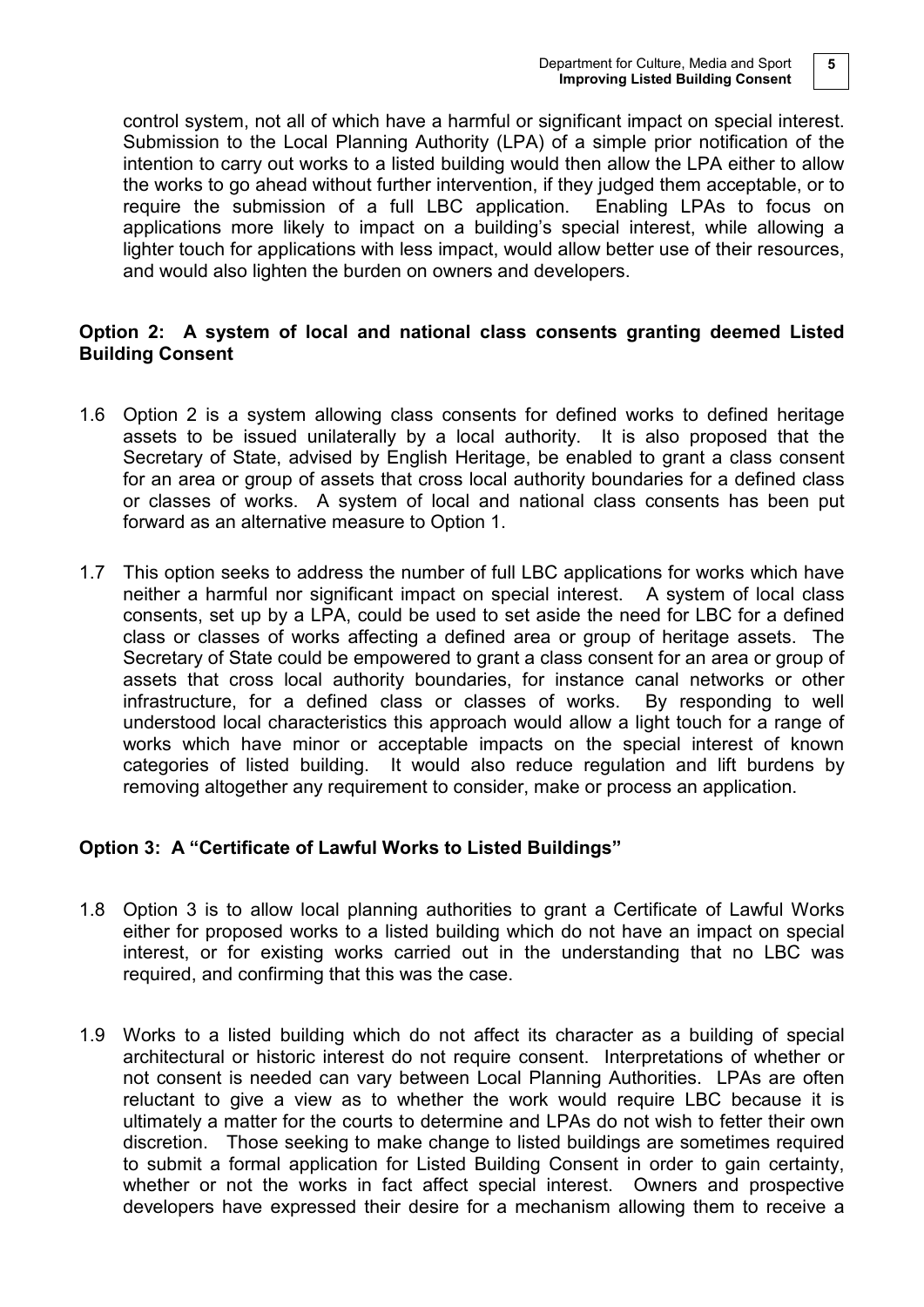simple assurance about whether or not LBC will be required for given works. A legal mechanism allowing a local authority to grant a "Certificate of Lawful Works" would allow formal clarification of whether or not LBC is required, and would avoid the submission of a full LBC application.

#### **Option 4: Replacing local authority conservation officer recommendations for LBC by those made by accredited agents, if LBC applicants wish to do so**

- 1.10 Option 4 is a system which allows independent accredited agents to make expert recommendations to Local Planning Authorities in the exercise of their statutory duty to determine applications.
- 1.11 Government is keen to expand the range of expertise involved in decision-making on LBC cases so that decisions can be reached more quickly and effectively, while standards of protection are maintained. Research indicates that nearly three quarters of all applications for LBC in town and city centres are made by an agent on behalf of the owner/tenant of the property<sup>[1](#page-0-0)</sup>. Pre-consultation discussions with heritage bodies and consultancies confirmed that detailed heritage reports are often submitted to accompany major applications affecting heritage assets. Enabling owners or developers to commission an independent agent to offer an expert report and recommendation to the LPA as part of the LBC application, effectively "certifying" the works as acceptable, would be a logical next step. It would expand the sources of expert advice to local authorities, and encourage early consideration of heritage issues in the development of proposals. The LPA would continue to administer consultation and notifications, including to English Heritage and national amenity societies, as at present, and decisions would continue to be taken following current governance arrangements.

#### **Reform of measures available to address building neglect**

- 1.14 The Government is concerned with the number of listed buildings which have been on the Heritage at Risk Register for a long time. Local authorities have powers to serve Urgent Works Notices or to pursue Compulsory Purchase Orders but find them problematic to exercise. This is a disincentive for carrying out any enforcement work in cases of listed buildings that appear to be neglected.
- <span id="page-5-0"></span>1.15 We wish to investigate reforms to measures available to deal with buildings at risk, which might include legislative reforms, but could cover a wide range of measures.

<sup>&</sup>quot;The Patterns of Business Occupation and Consent Applications for Historic Buildings", Colliers International for English Heritage and the Heritage Lottery Fund, June 2012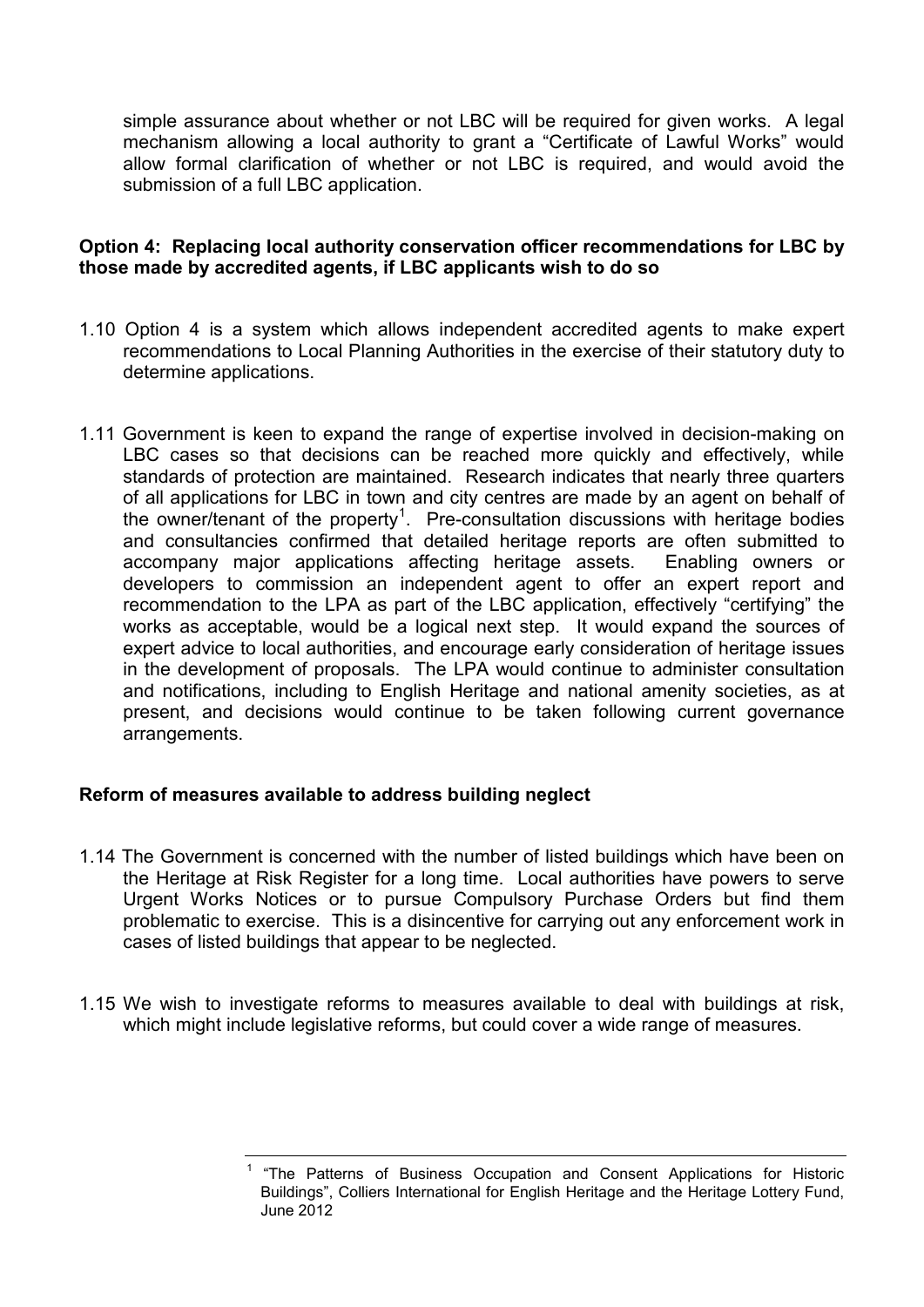#### **Considering the Options**

- 1.16 Options 1 and 2 look at alternative approaches to reducing the number of full applications for Listed Building Consent , and are mutually exclusive. We hope the responses to this consultation will help Government judge which approach is likely to have the most impact in improving the operation of the LBC system.
- 1.17 Option 3 deals specifically with works which do not affect special interest, and for which LBC is not needed. It could, therefore, operate alongside any of the other options.
- 1.18 Options 4 looks at a proposal for expanding the range of expertise available to inform or make decisions on LBC cases by opening up the process to accredited independent agents. This option could operate in tandem with Options 1 or 2, and Option 3.
- 1.19 For some of the options, we have identified areas where more information would be of value in understanding the current operation of the system and would inform a decision on possible changes. We ask for your assistance in filling in these gaps if you are engaged in the heritage protection system and have access to this information.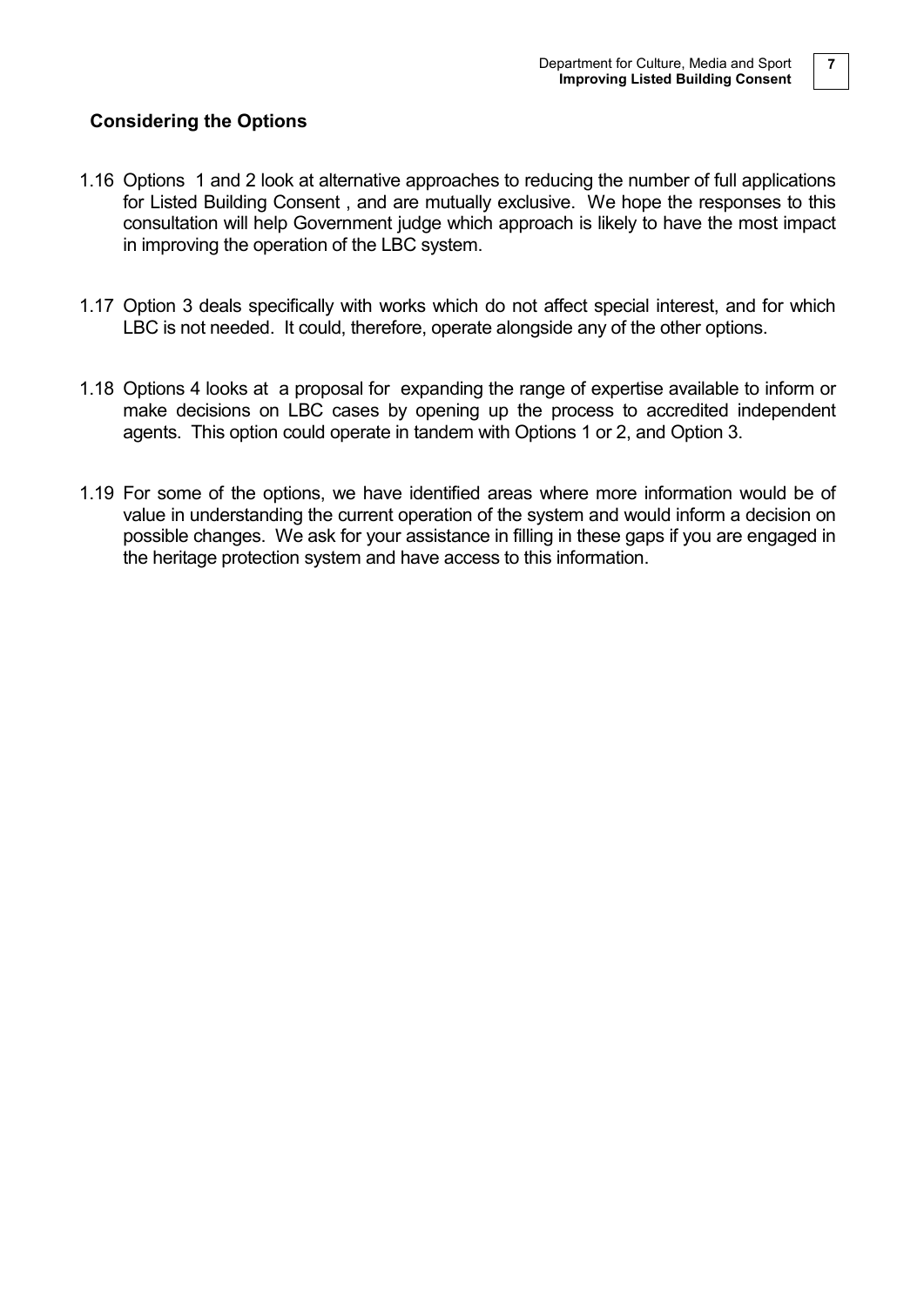### Section 2: Purpose of this consultation and next steps

- 2.1 This proposal seeks your views on options to streamline the Listed Building Consent system as follows:
	- A system of prior notification leading to deemed LBC
	- A "certificate of lawful works to Listed Buildings"
	- A system of local and national class consents granting deemed LBC
	- Accredited Agents replacing local authority officer recommendations on LBC, if applicants wish

We are also seeking your views on the enforcement mechanisms for dealing with listed buildings which have been put at risk through neglect, such as Repairs Notices and Compulsory Purchase Orders, with a view to making these more effective.

- 2.2 A separate, consultation stage Impact Assessment has also been prepared, and is available on the DCMS website.
- 2.3 The geographical scope of this consultation is England.
- 2.4 This is a public consultation. We particularly seek views from those engaged in the system of LBC as past or prospective applicants and developers, or heritage and/or planning expert practitioners.
- 2.5 The consultation period will run for 4 weeks from  $26<sup>th</sup>$  July 2012 to  $23<sup>nd</sup>$  August 2012.
- 2.6 Please respond before the closing date by submitting responses to the questions asked and/or comments to [listingsconsultation@culture.gsi.gov.uk.](mailto:listingsconsultation@culture.gsi.gov.uk) If you do not have access to email, please write to:

The Heritage Team Department for Culture, Media and Sport 2 – 4 Cockspur Street

London SW1Y 5DH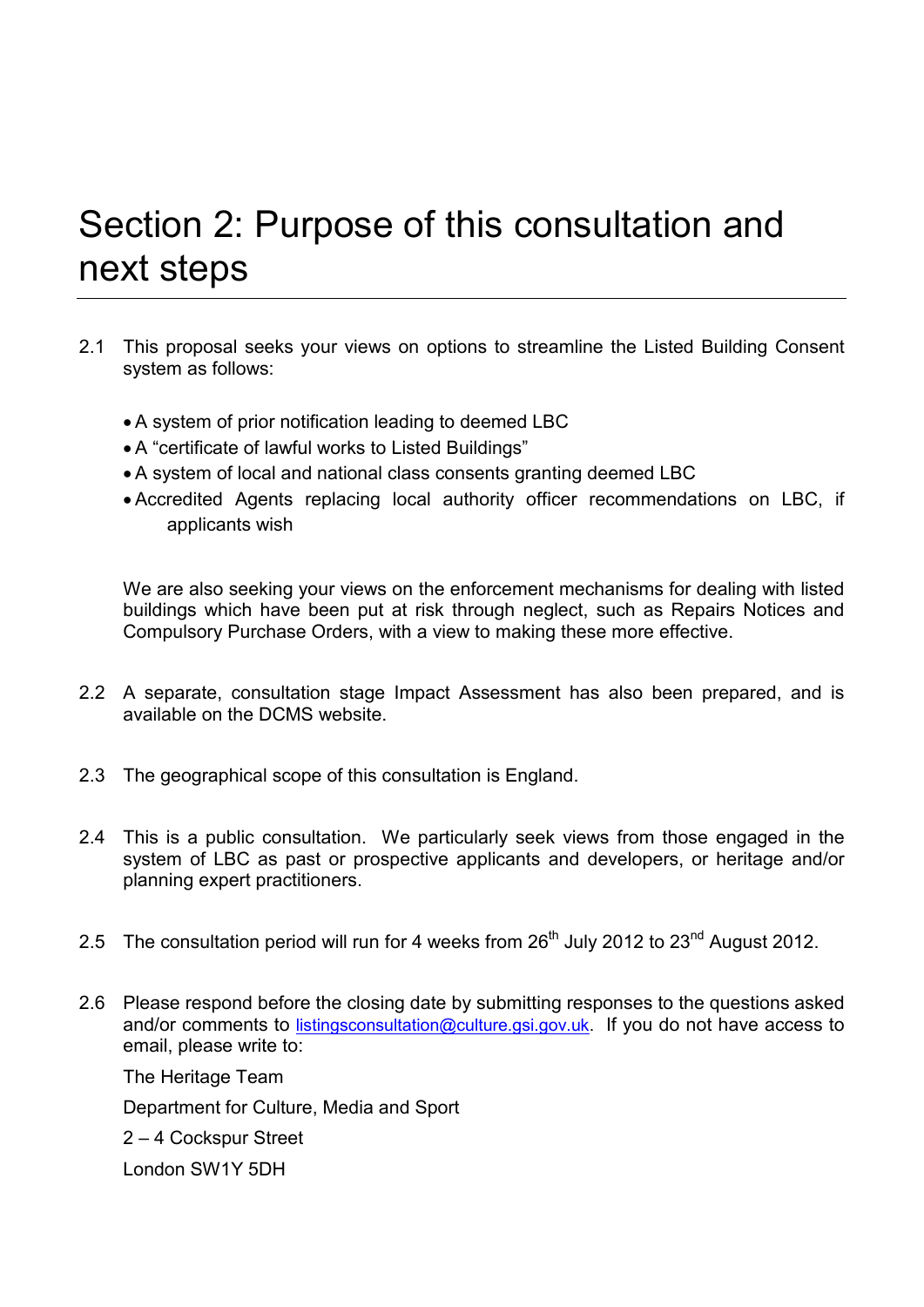- 2.7 For enquiries about the consultation (handling) process only, please email [enquiries@culture.gsi.gov.uk,](mailto:enquiries@culture.gsi.gov.uk) heading your communication "Improving Listed Building Consent".
- 2.8 This consultation is intended to be an entirely written exercise. Please contact the Heritage Team on 020 7211 6129 if you require any other format, e.g. Braille, Large Font or Audio.
- 2.9 Copies of responses will be published after the consultation closing date on the Department's website: [www.culture.gov.uk.](http://www.culture.gov.uk/)
- 2.10 Information provided in response to this consultation, including personal information, may be published or disclosed in accordance with the access to information regimes (primarily the Freedom of Information Act 2000 (FOIA), the Date Protection Act 1998 (DPA) and the Environment Information Regulations 2004). If you want the information that you provide to be treated as confidential, please be aware that, under the FOIA, there is a statutory Code of Practice with which public authorities must comply, and which deals, amongst other things, with obligations of confidence. In view of this, it would be helpful if you could explain to us why you regard the information you have provided as confidential. If we receive a request for disclosure of the information we will take full account of your explanation, but we cannot give an assurance that confidentiality can be maintained in all circumstances. An automatic confidentiality disclaimer generated by your IT system will not, of itself, be regarded as binding on the Department.
- 2.11 The Department will process your personal date in accordance with the DPA, and in the majority of circumstances, this will mean that your personal date will not be disclosed to third parties.
- 2.12 The consultation is guided by the Government's Code of Practice on consultation which is available at [www.bis.gov.uk/files/file47158.pdf](http://www.bis.gov.uk/files/file47158.pdf) .
- 2.13 We will publish a response to the consultation setting out any proposed changes arising from it.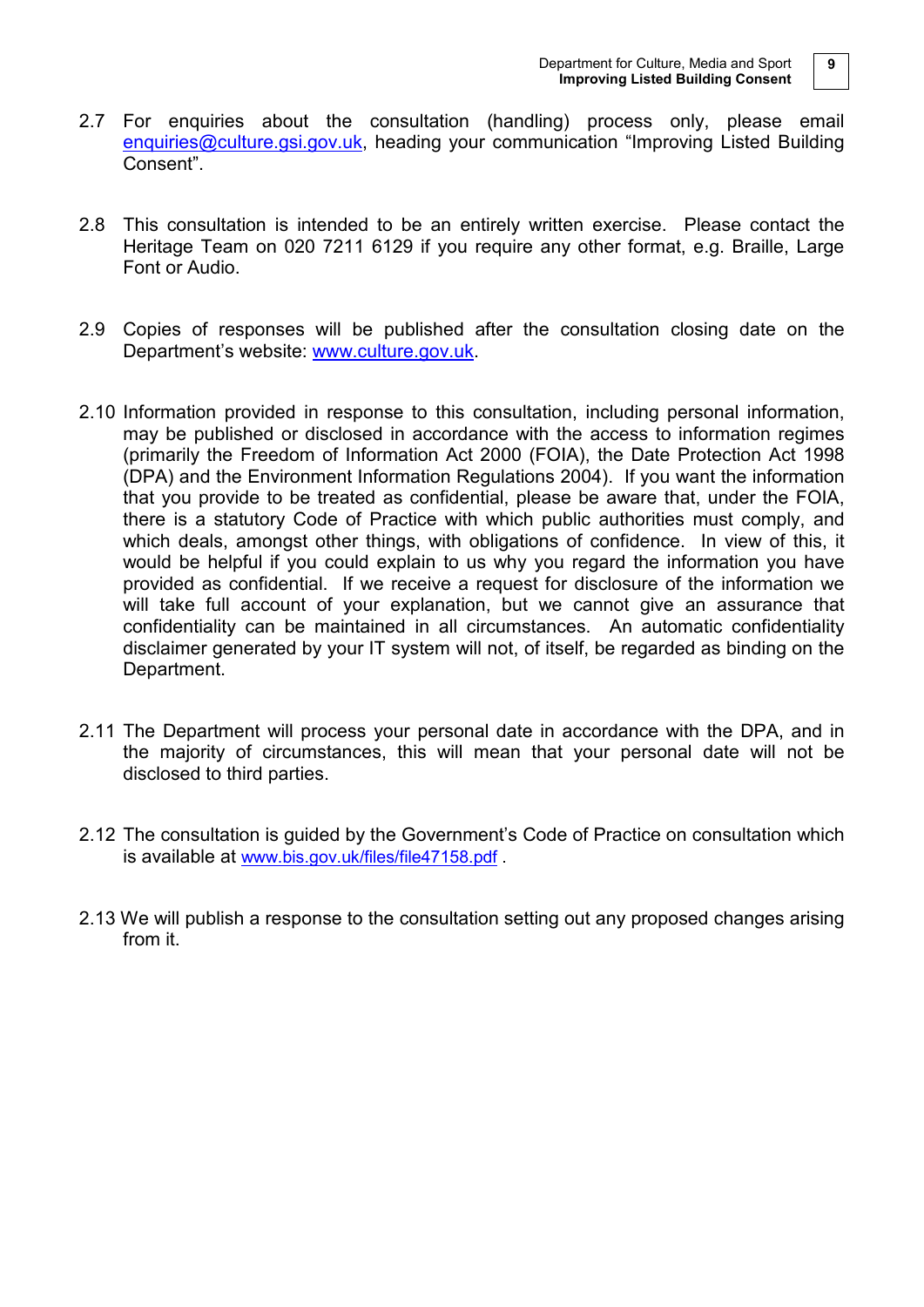### Section 3: Option 1 - A system of prior notification leading to deemed consent

- 3.1 Government is committed to ensuring that levels of protection for listed buildings are maintained, and also wishes to reduce the burdens on local authorities and on businesses and householders proposing to change listed buildings. Burdens arise from the numbers of LBC applications submitted and processed for works which are limited in impact and which are subsequently approved. A system of prior notification leading to deemed consent, focusing full LBC applications away from works which impact little on a listed building's special interest, would reduce the number of such LBC applications made.
- 3.2 Currently, LBC is required for any works for the demolition, alteration or extension of a listed building which affects its character as a building of special architectural or historic interest. This brings a wide range of works into the control system, not all of which have a harmful or significant impact on special interest. On average there are 30, 000 applications for Listed Building Consent every year. Research commissioned by English Heritage and the Heritage Lottery Fund indicates that in town centres around 90% of these applications are for small schemes (costing less than £100, 000) or minor works (around [2](#page-5-0)0% of total LBC applications).<sup>2</sup> The same study confirmed that the majority of LBC applications – 95% in the sample examined - are approved, although a significant number will have been amended before approval or will have received conditional approval. It has not been possible to establish through research the numbers of applications which required amendment before approval was granted, nor the numbers to which substantive (rather than standard) conditions were attached – finding this out will be important in establishing the numbers of LBC applications annually that could potentially be dealt with through deemed consent.
- <span id="page-9-0"></span>3.3 Enabling Local Planning Authorities to focus on applications more likely to impact on a building's special interest, while allowing a lighter touch for applications with less impact would allow better use of their resources, and would also lighten the burden on owners and developers. We propose, therefore, a system whereby a developer may give the LPA a simple prior notification of their intention to carry out works to a listed building. If the notification indicates little or no harm to special interest, or some harm, clearly justified in the interests of conserving the building in its optimum viable use, the LPA will be able either to confirm that works could go ahead through a simple letter, or,

<sup>2</sup> "The Patterns of Business Occupation and Consent Applications for Listed Buildings", Colliers International for English Heritage and the Heritage Lottery Fund, May 2012.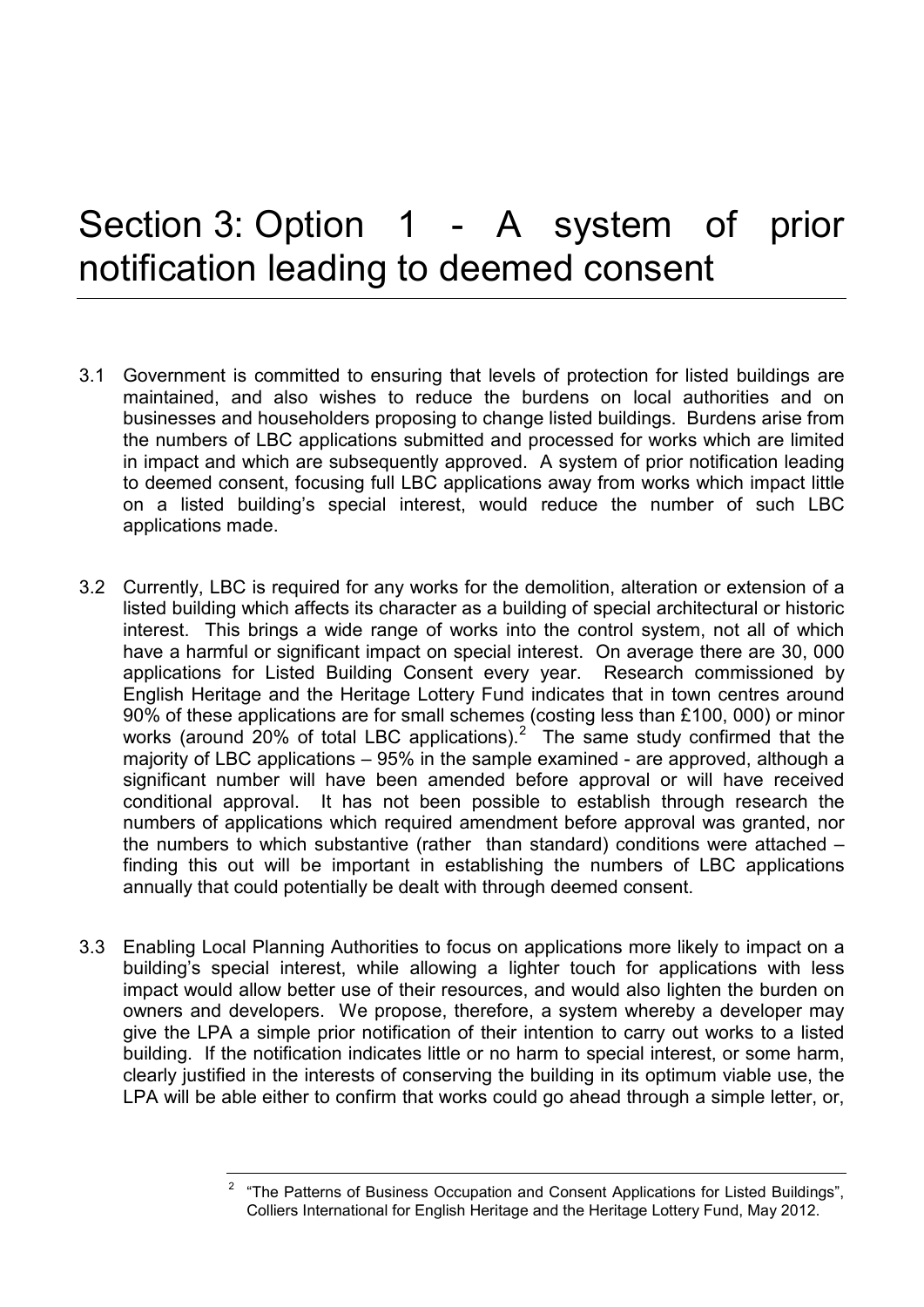by allowing the notification period to lapse, confirm the grant of deemed consent by default. If the LPA are satisfied that the notification is for works which are likely to harm the special interest of the listed building, and does not contain any clear justification for that harm in terms of the conservation interests of the building, they will, within a period of 28 days, be able to request the submission of a full LBC application.

- 3.4 To ensure that this proposal brings about real improvements, it will have to be simpler than the current system of LBC. It will work best if targeted on applications for works which affect but do not harm special interest, or where levels of harm are low, and clearly justified in the interests of keeping a building in its optimum viable use. These works could be defined nationally, but the system could be more flexibly applied if it is left up to the LPA to make a judgment on a case by case basis. In either case, applicants will benefit from clear national guidance on the kinds of works which are likely to benefit from deemed consent, and on the standards of information to be submitted.
- 3.5 A time limit of 28 days would ensure that a request from the LPA for submission of full LBC did not create appreciable delay. Pre-application discussions would remain an important means of gaining clarity in advance and reducing delays once a notification is submitted.
- 3.6 The standards for supporting information will have to be carefully balanced; too high and they risk reproducing the system of full LBC, too low and they risk either harm to the listed building, or the application being called in for full LBC anyway. The information supplied should be sufficient to ensure that the extent and impact of the proposed works are clear to the LPA. A national definition of appropriate standards would support LPA and applicant alike. Careful thought will be needed by Local Planning Authorities, to ensure that expert staff are given an early opportunity to view notifications, and decide between deemed and full consent before 28 days elapse.
- 3.7 To avoid the risk of harm to special interest through incremental and uncontrolled changes over time, and to maintain clarity on changes to listed buildings, there should be a proper record of decisions made under deemed consent; they should be recorded in the planning register. A formal note confirming the outcome of notification would protect the interests of both applicant and Local Planning Authority and also avoid doubt, for instance, when a property is sold. It would be prepared by the LPA, and could be provided only on request of the applicant in a form much simpler than a standard decision notice.

**Question 1: Do you agree with the proposal to introduce a system of prior notification of works to a listed building, leading to deemed Listed Building Consent if the Local Planning Authority does not request a full application within 28 days? If not, please clearly state your reasons and your views on the approach you consider the Government should take.**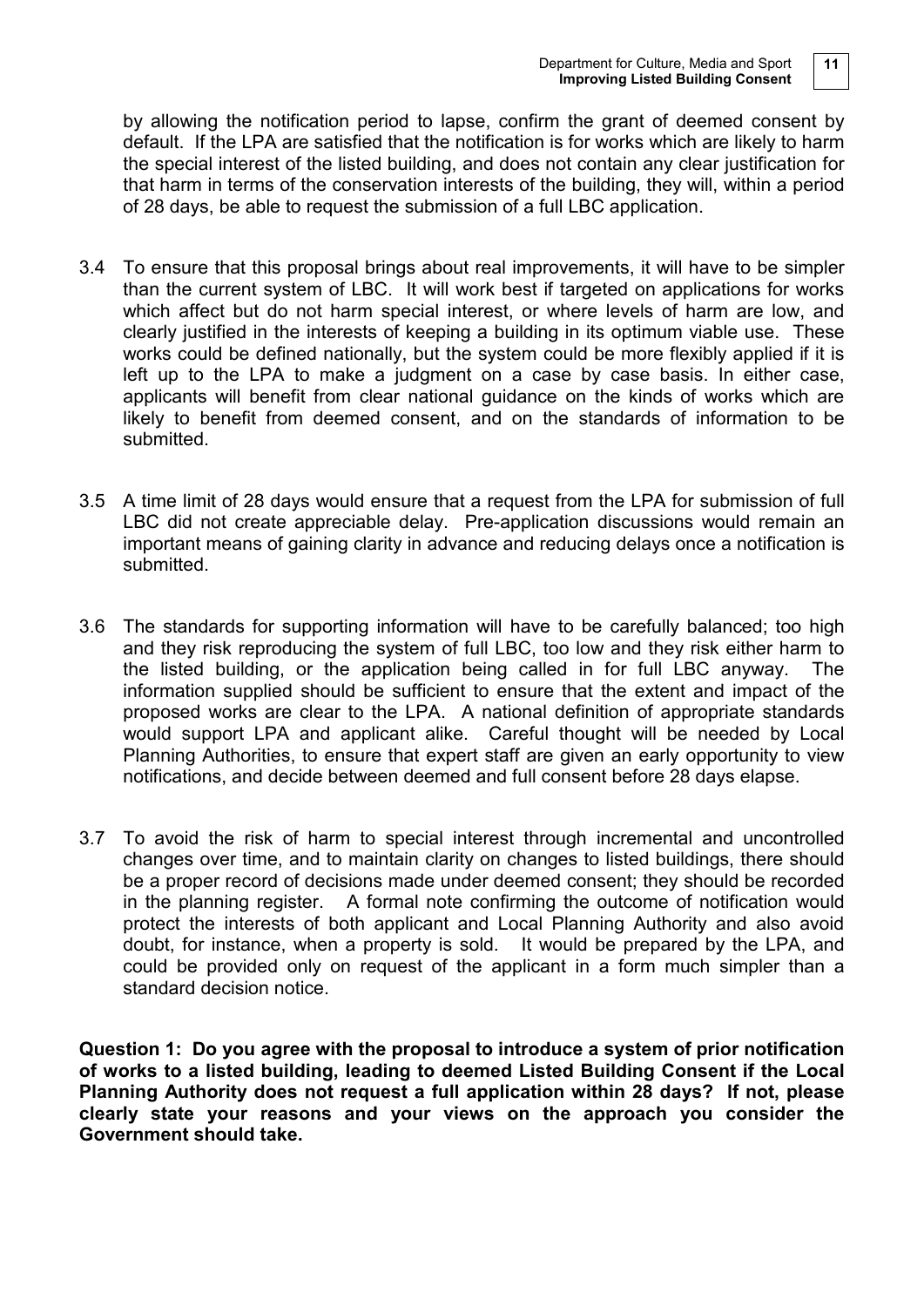**Question 2: If you are commenting from a Local Planning Authority, are you able to comment on the proportion of your LBC applications which require amendment or the application of non-standard conditions prior to consent? If you are able to supply supporting information, please set it out clearly, or indicate where it can easily be accessed.**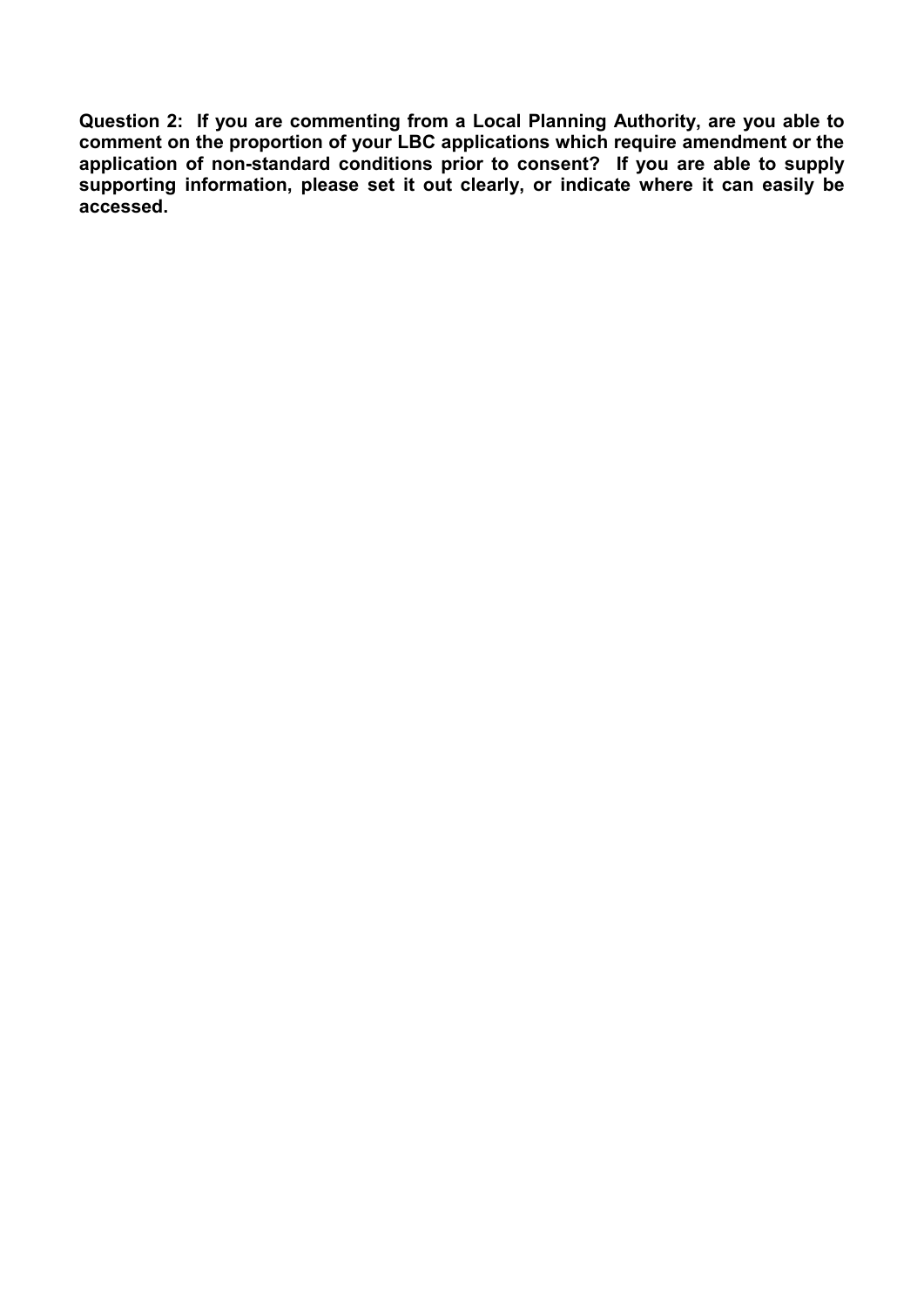### Section 4: Option 2 - A system of local and national class consents

- 4.1 There are over 350, 000 listed buildings, and within that number great variation in type and character. This makes it challenging to identify nationally the kind of works that could be done without harming special interest in every case; a feature may be affected which is common or relatively unimportant in one area or building type, but may be key to special interest in others<sup>[3](#page-9-0)</sup>. There may be, however, localised groups of buildings whose similarities mean that it is easy to identify works which can be removed from the LBC system without fear of harming special interest. This may be due to the design, materials or history of use common amongst them. Local authorities will be in a good position to judge which of their inventory of listed buildings will be most amenable to a light-touch management approach without undermining the protection of what is special.
- 4.2 This option proposes a change in legislation to enable LPAs voluntarily and unilaterally to grant consent in advance for certain defined works to listed buildings within a defined area or of a defined type within their boundary. They could be encouraged in the use of these consents – "class consents" – to grant advance consent for works of limited impact, or, based on understanding of local characteristics, works whose impact can be confidently identified as not harmful.
- 4.3 An example of situation in which this approach might work well could be the terraced townhouses of seaside and spa towns, which often have a lengthy history of subdivision into flats accompanied by changes to interior layouts and features. Their special interest may often be seen to reside primarily in their external, townscape and group value, although their interiors can retain features with special interest. Specified internal changes to such much-altered properties could be exempted from the need for further LBC application, and might include removal, relocation or alteration of internal partitions and features. Known unaltered survivals could be specifically exempted from the class consent.

<span id="page-12-0"></span>For example, the great majority of works to bathrooms – replacing fittings, etc, are unexceptionable and do not require consent. There are, however, a very small number of exceptional bathrooms of the early twentieth century that are certainly worthy of protection – mirrored Art Deco bathrooms, for instance – where there is a need to guard against their unnecessary harm or loss.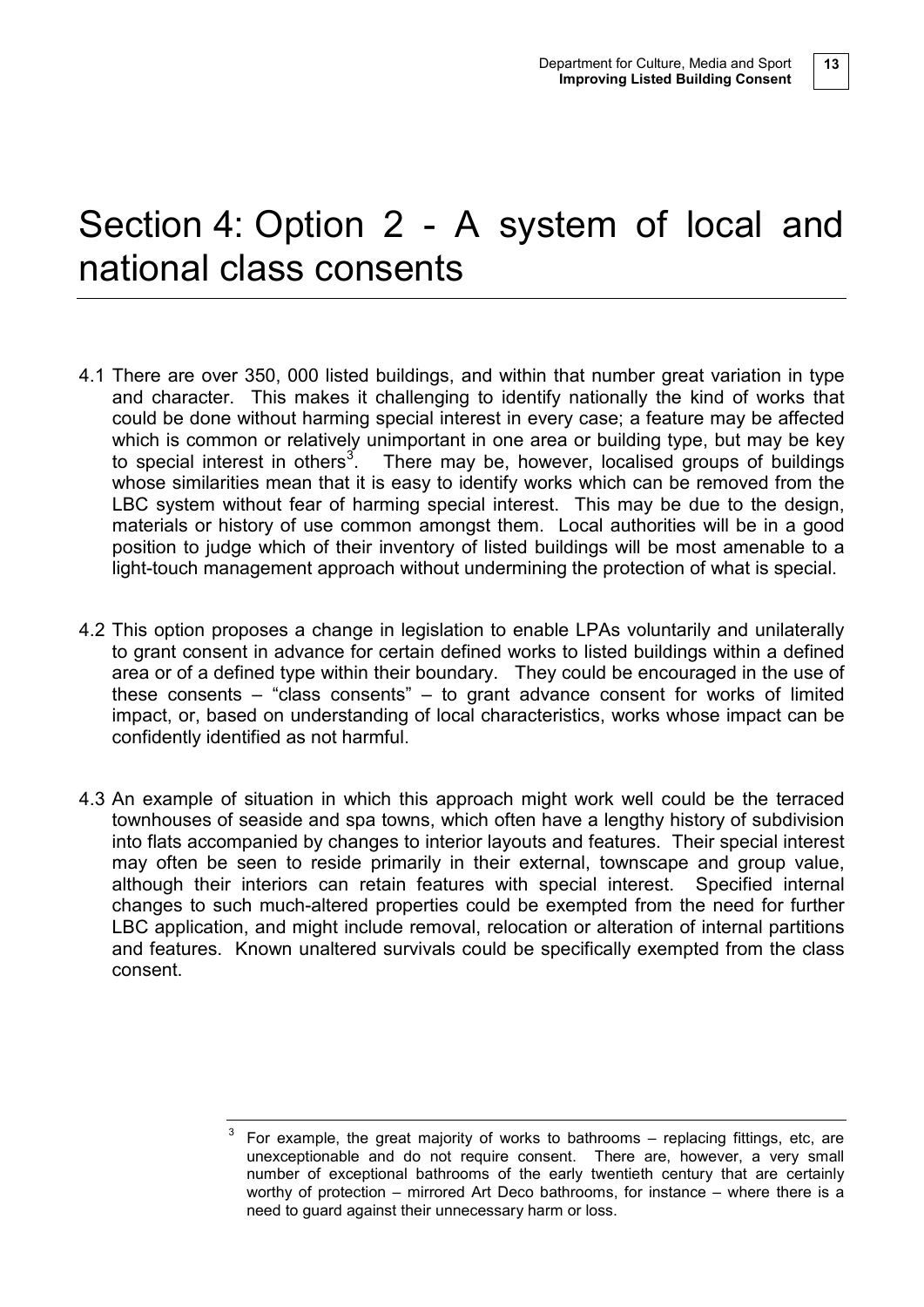- 4.4 This option also proposes that the Secretary of State, advised by English Heritage and the relevant LPAs, be enabled to grant class consent for a defined class or classes of work relating to an area, type or group of listed buildings that cross local authority boundaries. This might be applied, for instance, to listed structures in the ownership of an infrastructure manager such as British Waterways Board/The Canal and River Trust. The national class consent could cover predictable and repetitive defined works of repair and maintenance to these assets which safeguard their special interest.
- 4.5 In setting up class consents, the works within scope would need careful definition, and if conditions are used, care should be given that they are proportionate and enforceable. This content should be drawn up in discussion with owners, English Heritage, and local and national amenity societies, and publicly consulted on. Rather than being required to sign off all local class consents, the Secretary of State could retain the power to call in and review where there is particular local controversy or opposition by English Heritage, say, for going beyond minor works. The issue of a class consent should be accompanied by guidance to help owners carry out consented works to an appropriate standard.
- 4.6 National or cross-boundary class consents would be promoted and negotiated on behalf of the Secretary of State by English Heritage. They would be set up as above, although consultation would be with all relevant Local Planning Authorities. Single or small numbers of owners of a large portfolio of heritage assets would almost certainly be involved in negotiations, but large numbers of multiple owners would be unlikely to be approached individually, although national notification/consultations could be carried out. As national class consent would be seen to benefit the owners of properties by reducing their need to apply for consent, this need not be seen as harmful. It would, however, be necessary to work with the relevant local authorities to ensure that in the event of such a class consent being put into operation, all those affected were notified, to avoid any abortive work in preparing consent applications that are no longer needed. Local authorities should also be given the opportunity to restrict use of national class consent, through a measure mirroring Article 4 Directions, whereby certain permitted development rights are removed by a Local Planning Authority.
- 4.7 Arrangements for monitoring the impacts of class consents would help to address concerns that this is a less transparent approach than LBC, and that there is a danger of the class consent being exceeded in unauthorised works; normal enforcement should apply to works which do this, and if a class consent is manifestly leading to abuse, then there should be a mechanism to rescind it.
- 4.8 This is a voluntary approach, which Local Planning Authorities or the Secretary of State would adopt as and when they perceive an advantage. The savings and benefits of fewer full LBC cases would be built up incrementally over the medium- to long-term through the actions of individual Local Planning Authorities, but could potentially be considerable; local flexibility means there is potential to be far-reaching in scope, and, once a class consent is in place, it removes altogether any requirement to make, process or consider an application.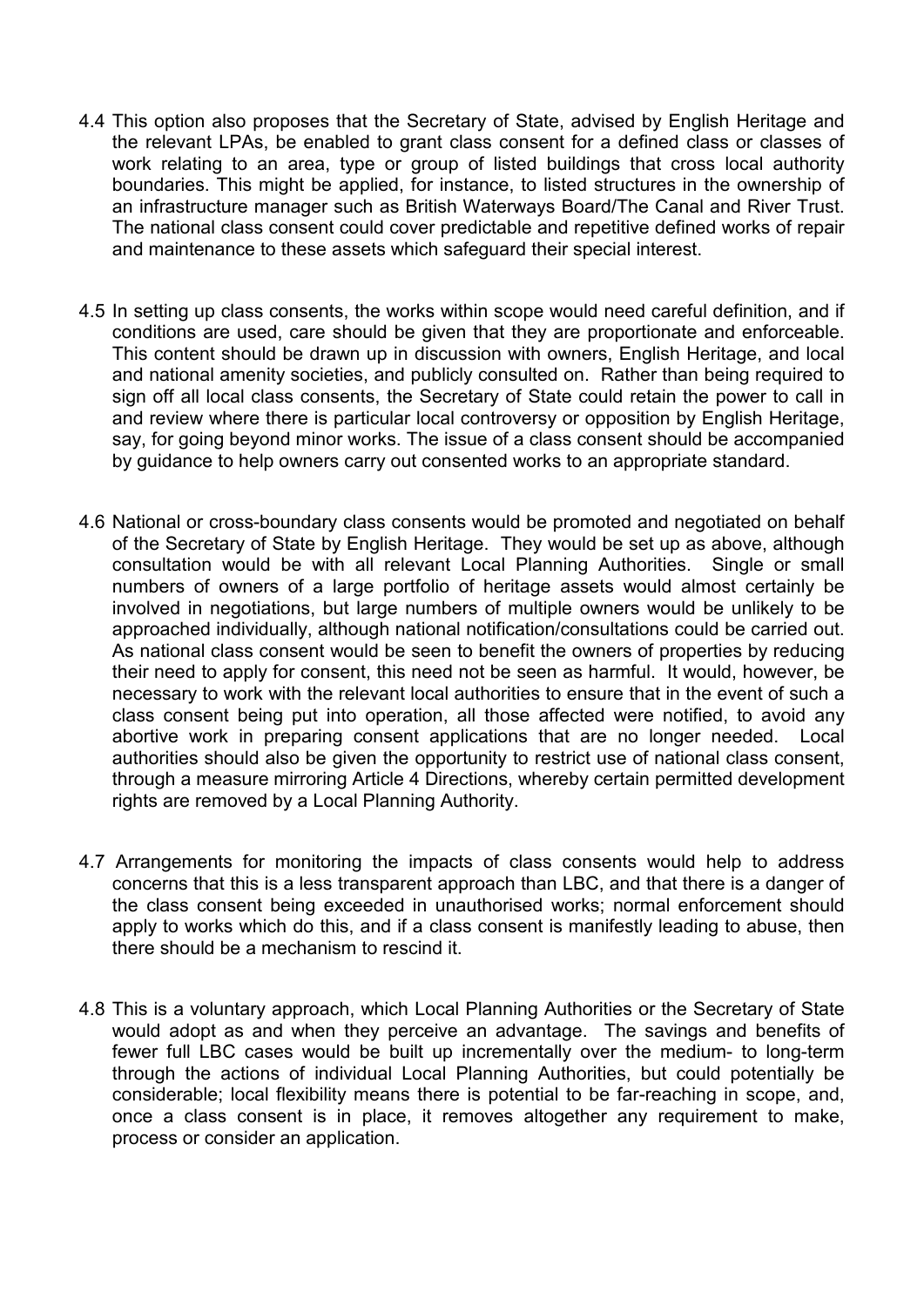**Question 3: Do you agree with the proposal to introduce a voluntary system of local and national class consents? If not, please clearly state your reasons and your views on the approach you consider the Government should take.**

**Question 4: If you are commenting from a Local Planning Authority, are you able to comment on the likely applicability of this option within your area, in terms of the kinds of listed building and type of works to which it might be applied, and to the likely resource implications of setting up a local class consent? If you are able to supply supporting information, please set it out clearly, or indicate where it can easily be accessed.**

**Question 5: Which of the options set out in this consultation to reduce the number of LBC applications for works with limited or justifiable harm to special interest (Options 1 and 2) do you prefer? Please state the reasons for your preference.**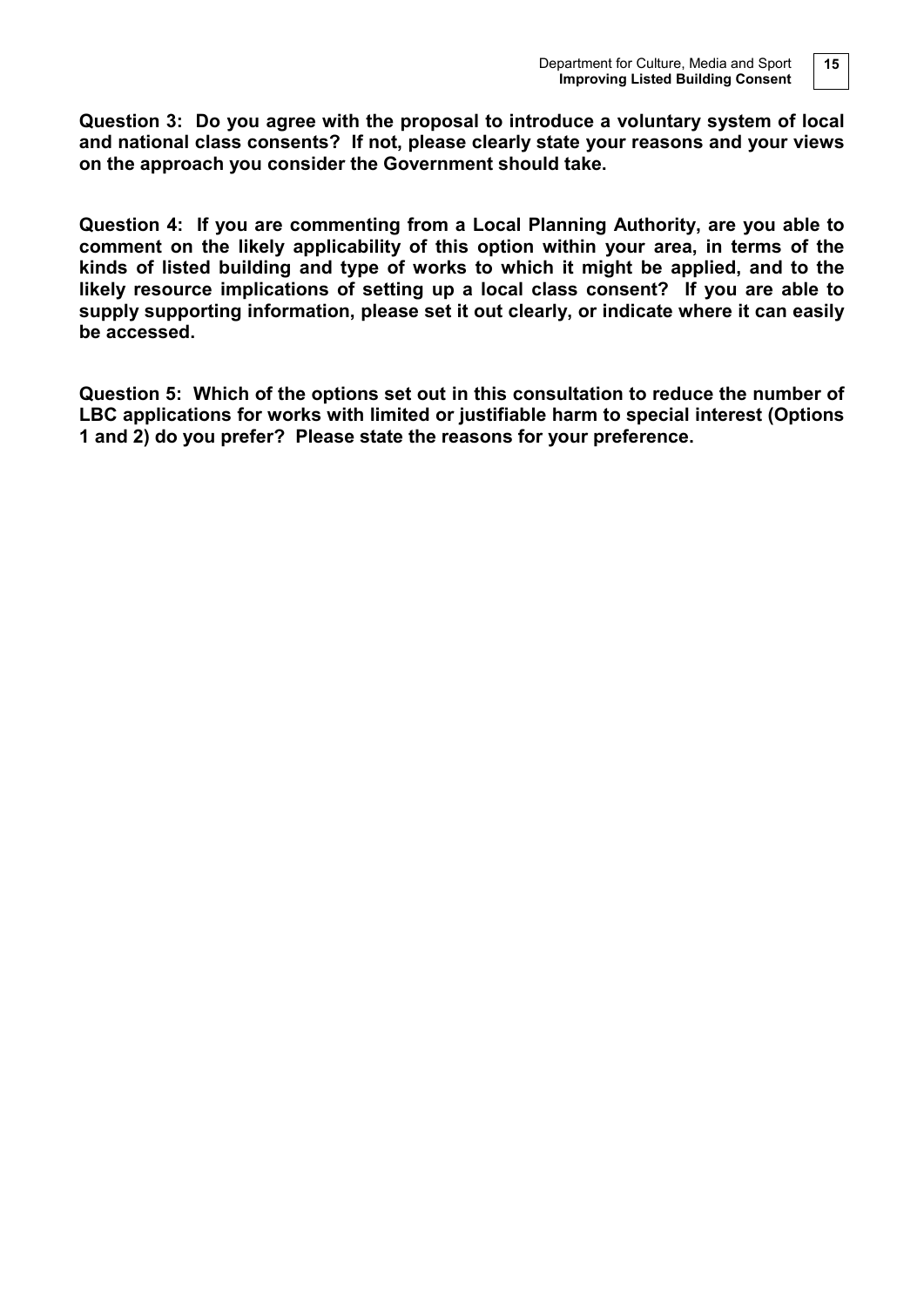### Section 5: Option 3 - A Certificate of Lawful Works for Listed Buildings

- 5.1 Works to a listed building which do not affect its character as a building of special architectural or historic interest do not require consent. Judgements on whether or not works need consent can vary between Local Planning Authorities. LPAs are often reluctant to give a view as to whether the work would require LBC because it is ultimately a matter for the courts to determine and LPAs do not wish to fetter their own discretion. As a result, LBC applications may be made which are not really necessary, imposing a burden on LPA and developer alike: it is not known how many, but anecdotal evidence suggests a small but significant number. Pre-consultation discussions with heritage and development bodies and practitioners revealed that owners and prospective developers would welcome a simple assurance about whether or not LBC will be required for proposed works.
- 5.2 This option proposes the introduction of a "Certificate of Lawful Works" which would be able to specify, by reference to a plan or drawing, the listed building and precise nature of works carried out to it that are certified as lawful. This would be a voluntary mechanism, whereby an owner or prospective developer could receive assurance concerning works. The certificate could take two forms; one to certify works which are proposed, and one granted retrospectively for works carried out in the belief that LBC was not required.
- 5.3 A Certificate of Lawful Works for proposed works, would describe the works considered permissible without the need for consent. It would provide the formal mechanism to allow Local Planning Authorities to confirm that LBC is not required. It would provide an optional and simple approach for seeking clarity on the need for consent. There would be a right of appeal to the Secretary of State. Works going beyond those specified in the certificate would risk being the subject of enforcement action. Although it would be a new measure, which would require additional input from LPAs, this would be offset through reductions in the numbers of unnecessary applications for LBC.
- 5.4 The second option, to get retrospective certification of works would help to inform potential buyers of listed properties about the legality of works which have been carried out to a listed property. It does, however, carry the risk of encouraging a culture of doing works first and seeking certification afterwards, with the risk for the applicant that if a certificate cannot be issued due to the nature of the works carried out, the applicant may be considered to have committed an offence.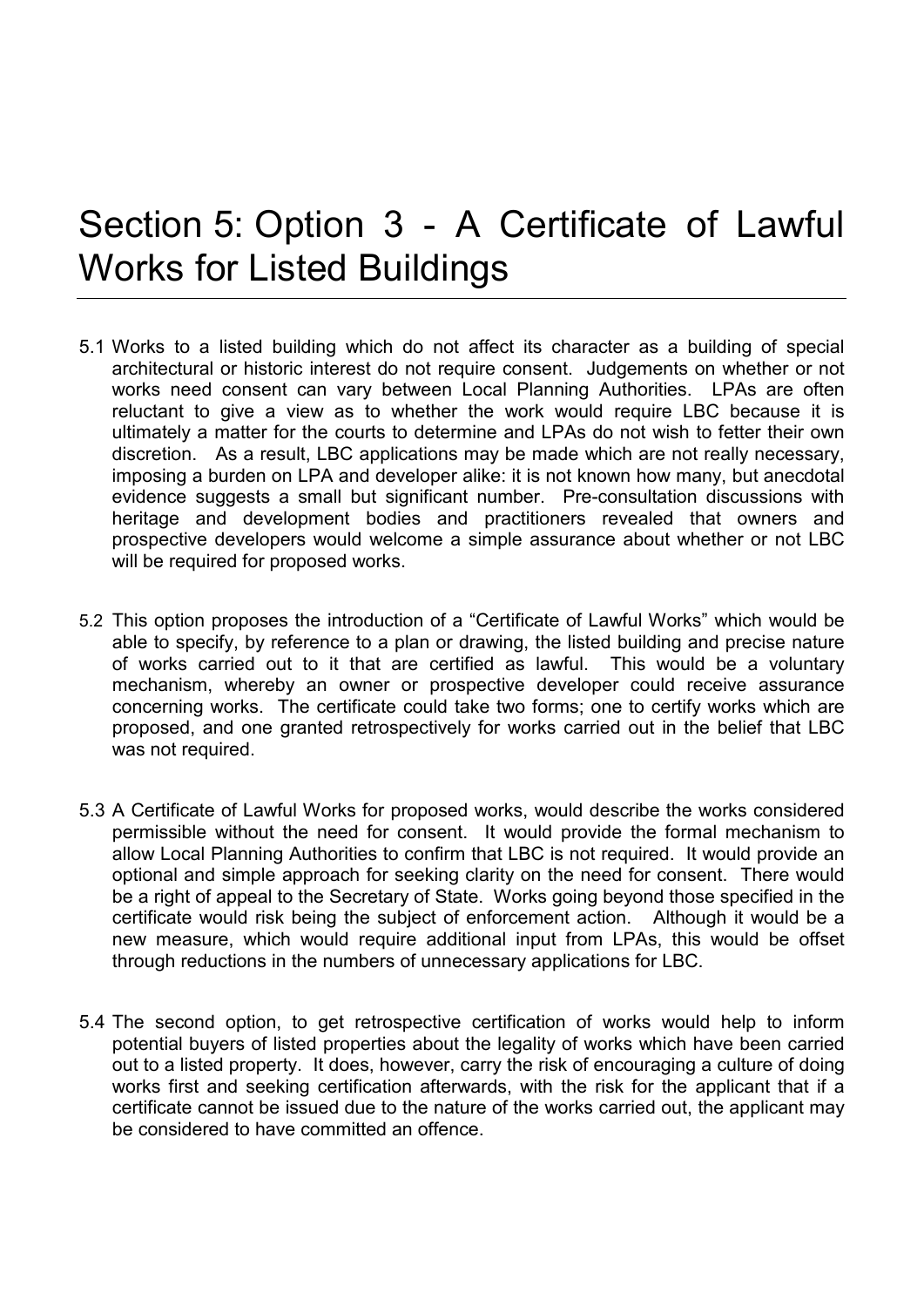5.4 There are successful precedents for this approach in other parts of the planning system in the certificate of lawful use and certificate of lawful development. The Certificate of Lawful Works could help avoid the misapplication of LBC and of any lighter-touch system for LBC that may be introduced; it deals simply with works which do not require consent at all.

**Question 6: Do you agree with the proposal to introduce;** 

- **a) a Certificate of Lawful Works to Listed Buildings for proposed works;**
- **b) a Certificate of Lawful Works to Listed Buildings for works already undertaken?**

**If not, please clearly state your reasons and your views on the approach you consider the Government should take.**

**Question 7: If you are involved in the Listed Building Consent system either in a Local Planning Authority or any other capacity, can you provide further information on the following;**

- **a) possible numbers of LBC applications currently made due to the lack of a formal mechanism for LPAs to confirm whether or not consent is needed;**
- **b) the numbers of informal requests received or made every year concerning the need for LBC;**
- **c) how such queries are handled?**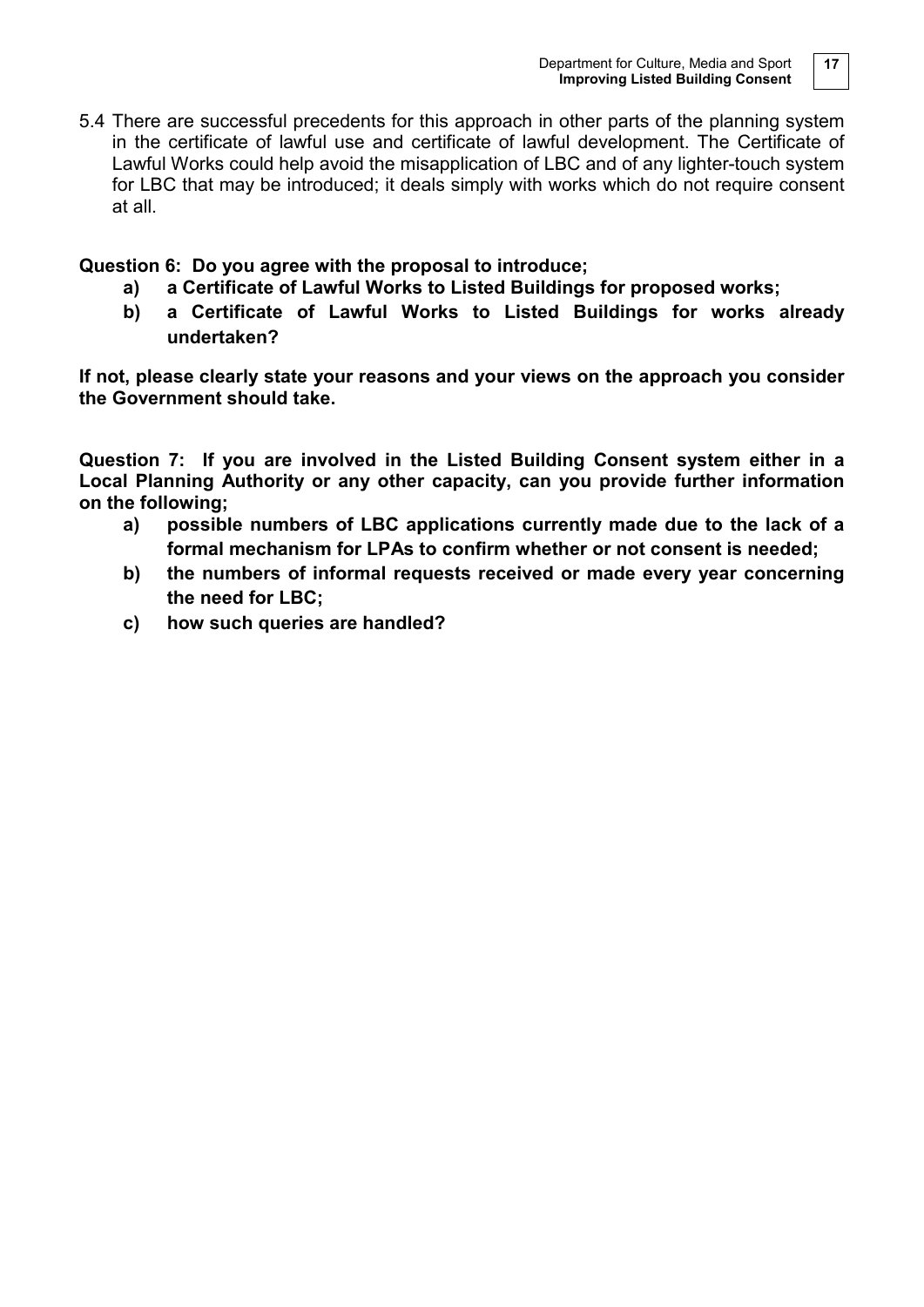### Section 6: Option 4 - Accredited Agents replacing local authority officer recommendations on LBC, if applicants wish

- 6.1 Most LPAs have access to expert advice in some form when determining LBC applications. However, the past few years have seen a steady decline in the numbers of local authority conservation staff; in early 2011 there were 957.5 full time equivalent (FTE) historic environment members of staff in local authorities in England, a reduction of 5.6% since comprehensive data was first collected in 2003 and a 21.8% reduction since the high point in numbers of historic environment staff in 2006 when 1224 FTEs were working in local authorities<sup>[4](#page-12-0)</sup>. Government is keen to expand the sources of expertise involved in decision-making on LBC cases so that decisions can be reached more quickly and effectively and there is more choice and flexibility for developers, while standards of protection are maintained.
- 6.2 Research indicates that nearly three quarters of all applications for LBC in town and city centres are made by an agent on behalf of the owner/tenant of the property<sup>[5](#page-17-0)</sup>. . Preconsultation discussions with heritage bodies and consultancies acknowledged that detailed heritage reports are often submitted to accompany major applications affecting heritage assets. Enabling owners or developers to commission an independent agent to offer an expert report and recommendation to the LPA as part of the LBC application, effectively "certifying" the works as acceptable, would be a logical next step.
- 6.3 Option 4 would allow independent accredited agents to be commissioned by the applicant to make technical, expert recommendations to Local Planning Authorities in the exercise of their statutory duty to determine applications. The accredited independent agent would take on some of the role of the LPA; they would have to set out the special interest of the building under consideration, analyse the impact of the proposed works on special interest and make a recommendation on the basis of those considerations as to

<span id="page-17-0"></span><sup>&</sup>lt;sup>5</sup> "A Third Report on Local Authority Staff Resources", produced by English Heritage, the Association of Local Government Archaeological Officers and the Institute of Historic Building Conservation, August 2011.

<span id="page-17-1"></span><sup>5</sup> "The Patterns of Business Occupation and Consent Applications for Historic Buildings", Colliers International for English Heritage and the Heritage Lottery Fund, June 2012, which indicates that architects are the biggest single category of agent used for all kinds of application (36%), with planning consultants (9% of total) and chartered surveyors (7% of total) used almost exclusively for non-residential schemes.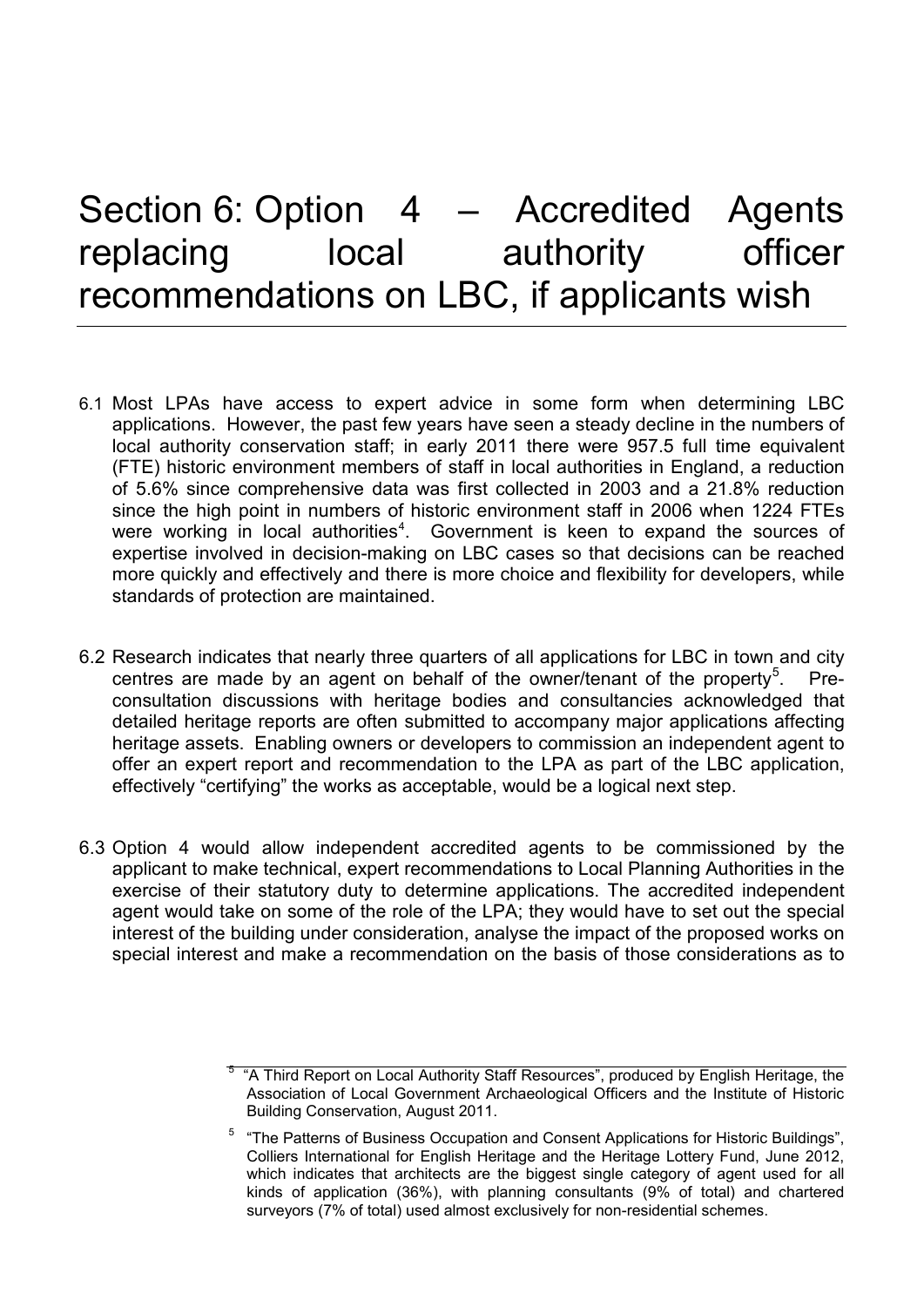the suitability of the proposed works to receive LBC. They would also advise the applicant on any modifications that may be required to achieve LBC, and suggest appropriate conditions. Where any impact on special interest was low, or justified by conservation considerations, the agent would be able to recommend that LBC be granted. The LPA would normally be expected to follow this recommendation, unless, in their opinion, the special interest of the building would in fact be harmed. Existing procedures for appeal and enforcement would remain.

- 6.4 The LPA would continue to administer consultation and notifications on the consent as at present, including to English Heritage and national amenity societies. Decisions would be informed by the technical report and recommendation provided and taking into account the representations of third parties, and would continue to be taken following current existing governance arrangements. This proposal would reduce the burden on LPAs, as the preparation of the technical assessment of the development was passed over to the accredited agent, and the role of the LPA becomes one of scrutinising and signing off their recommendation in the light of impact on special interest, and any wider considerations of public benefit.
- 6.5 Benefits to owners or developers taking advantage of this approach would include early advice on proposals which was focused on achieving LBC. This in turn would tend to bring earlier certainty about to the outcome of an application, and a potentially faster consent process. Overall, accreditation has the potential to drive up standards for applications, create a smoother process where the likelihood of flat rejection is reduced, and improve productivity. However, owners would be likely to have to take on additional costs above those already incurred in employing an agent, as the agent's role would be greater.
- 6.6 There are challenges in this approach as determination of LBC is not simply a matter of technical compliance; it often requires different factors to be weighed up in reaching a judgement. These factors may go beyond conservation considerations into issues of wider public benefit or interest: local authorities are able to draw on a range of professional inputs to reach judgments in such cases. This will set the limitations of the system, and help to define those cases most suitable to determine relying on accredited agent report and recommendation. These are likely to be those where impacts on special interest are low, or are entirely justified in the interests of keeping a building in its optimum viable use.
- 6.7 Concerns have been expressed that this approach might blur the demarcation between regulatory function and development interests, with independent agents carrying out functions previously belonging to LPAs, but on behalf of the applicants. It would be possible to reduce this risk through clearly defining and limiting the circumstances in which determination can be made on the basis of the accredited agent's recommendation, and by ensuring that robust and well-enforced professional standards are applied through the accreditation process . It is suggested therefore that national government defines the circumstances in which accredited agents' reports may be accepted and that appropriate professional safeguards are in place.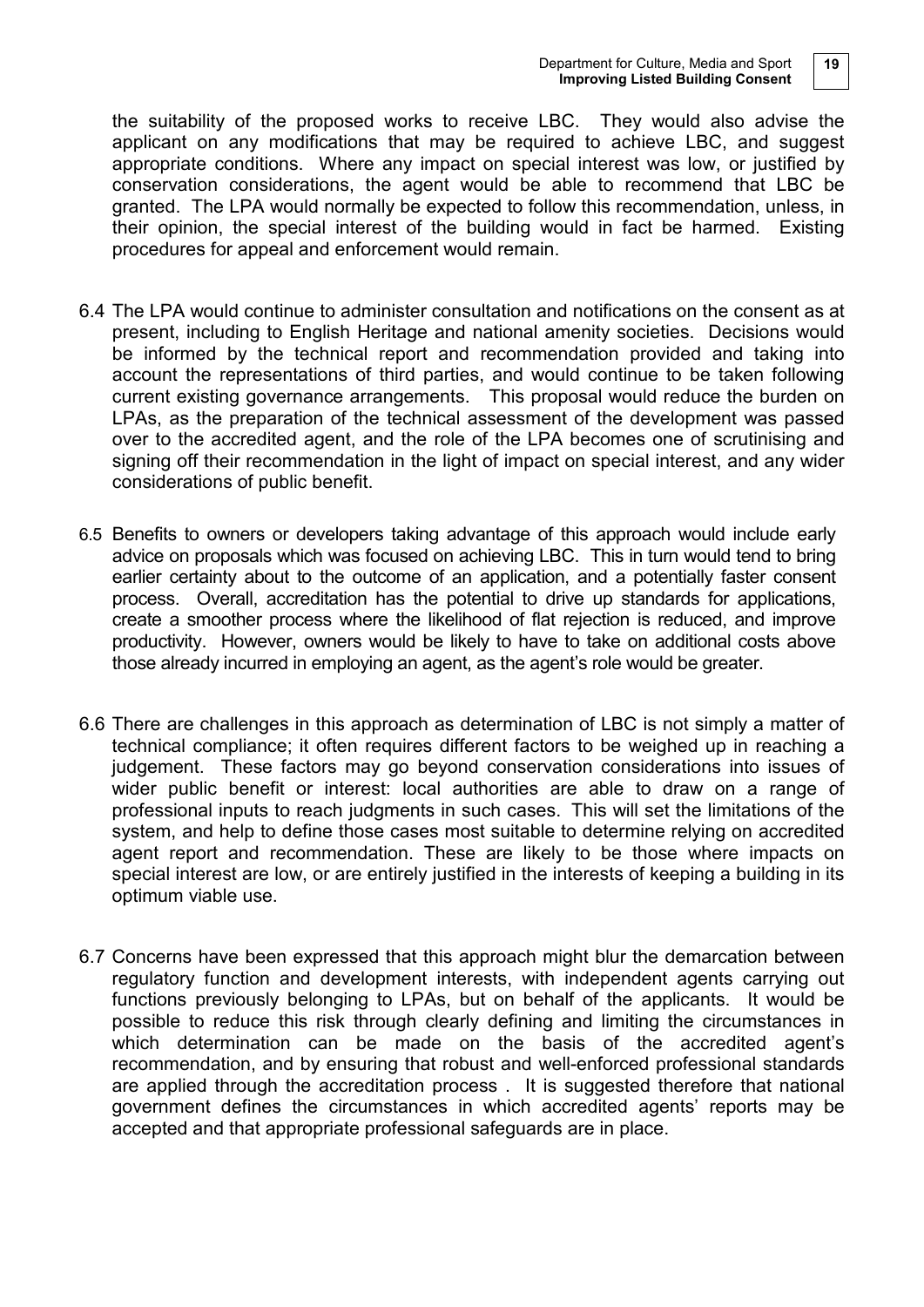6.8 A system of accreditation would be needed to ensure that appropriate standards of expert advice were applied to LBC cases, and to provide monitoring and enforcement of professional behaviour. In principle this could be provided through the existing professional institutions and accreditation schemes whose members are involved in the LBC system, working to agreed common standards through existing systems of accreditation<sup>[6](#page-17-1)</sup>. We need to understand whether there will be additional costs for these professional bodies in expanding their existing systems of accreditation. It has not yet been possible to investigate this in detail, and we would like to find out more about likely changes to them from the professional institutes whose members would be most likely to become accredited agents under this system. Further information about practical issues such as public liability insurance is also needed.

**Question 8: Do you agree with the proposal to introduce a system whereby accredited independent agents provide expert reports on LBC applications directly to the LPA? If you are involved in the Listed Building Consent system either in a Local Planning Authority or any the capacity of an independent consultant, we will be particularly interested in your views on the likely take-up of this option. If you do not agree with it, please clearly state your reasons and your views on the approach you consider the Government should take.**

**Question 9: If you are commenting from a one of the professional institutes listed, are you able to comment on the likely impact on your institute of establishing, monitoring and administering such an accreditation system to support this option? If you are able to supply supporting information, please set it out clearly, or indicate where it can easily be accessed.**

**Question 10: How should the existing heritage accreditation scheme be modified or replaced to accommodate this proposal? What professional standards and enforcement would be needed to cope with the potential conflict of interest, and should agents scope be constrained through national government?**

**Question 11: Should the proposal for advice be extended further, as some stakeholders have suggested, for example allowing accredited agents to certify LBC directly themselves?**

<sup>&</sup>lt;sup>6</sup> Architects Accredited in Building Conservation, Institute for Archaeologists, Institute of Historic Buildings Conservation, , Royal Institute of British Architects, Royal Institute of Chartered Surveyors, Royal Town Planning Institute.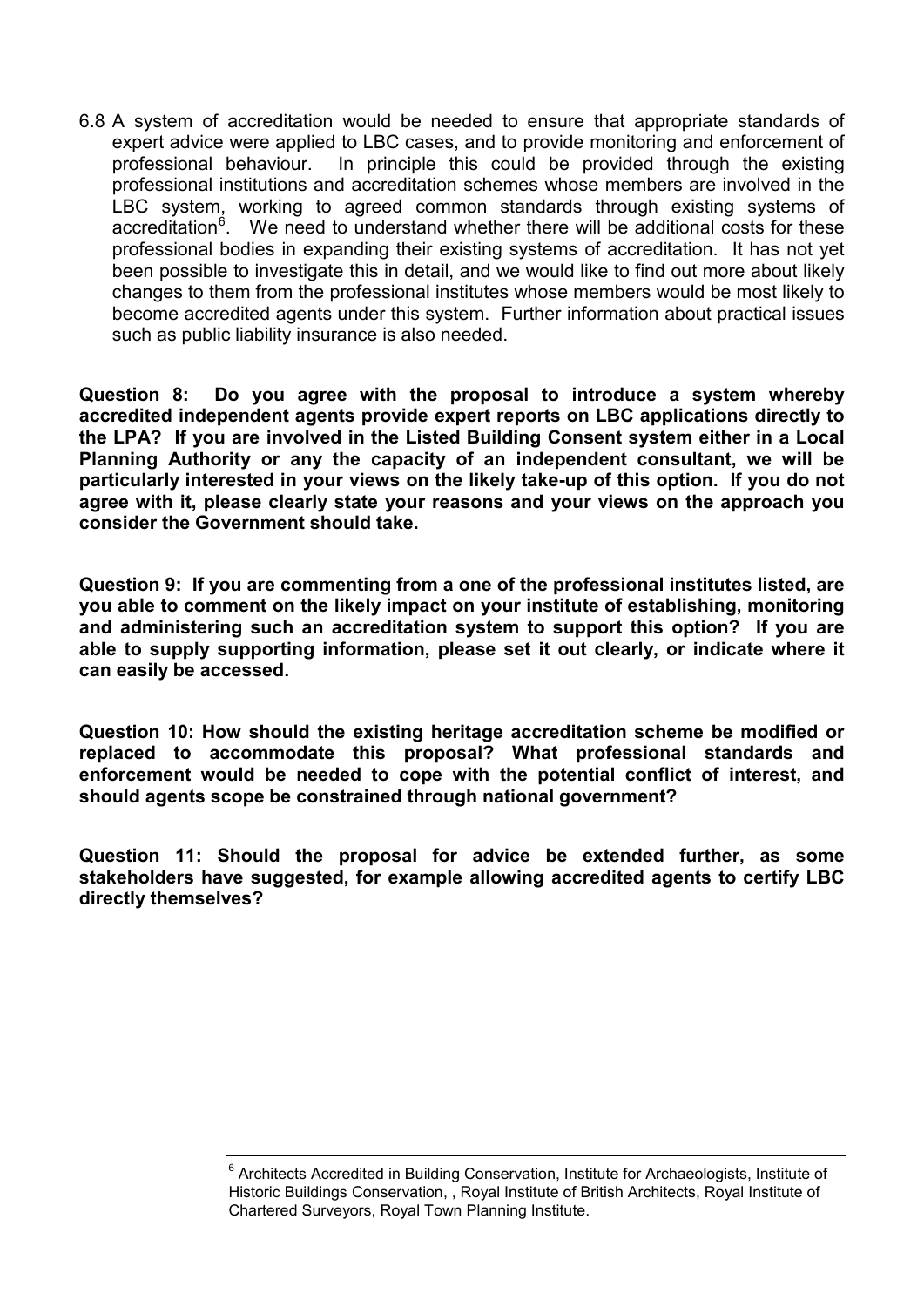### Section 7: Reform of Enforcement Powers for Buildings at Risk

- 7.1 There are many listed buildings which have been on the Heritage at Risk Register for a long time; around half of those on the original 1999 Register, 1, 428 buildings, remain there. Although local authorities were granted extensive powers to serve Urgent Works Notices and Repairs Notices or to compulsorily acquire listed buildings in poor repair under the Planning (Listed Buildings and Conservation Areas) Act 1990 (the 1990 Act) they often elect not to pursue any of these courses of action. English Heritage conducted an informal survey of local authority planning officers in which nearly all those asked stated that they and their planning committees were very reluctant to issue Repair Notices or Urgent Works Notices in respect of buildings which have fallen into disrepair.
- 7.2 We are committed to exploring the reasons why LPAs are discouraged from taking action to deal with neglected buildings, with a view to identifying appropriate legal reforms and other non-statutory measures, where these would deliver substantive improvements. Information gathered from this consultation will be important in doing so.

**Question 12: If you are commenting from an authority which is able to take action under Enforcement and Compulsory Purchase powers, can you give any examples of where you have done so, or can you comment on the reasons why you have chosen not to?**

**Question 13: Do you consider that amending the legal powers relating to Urgent Works Notices, Repairs Notices and Compulsory Purchase could be effective in encouraging authorities to pursue cases of neglect to listed buildings? If so, please clearly state your reasons.** 

**Question 14: Can you propose any further changes or amendments, including nonstatutory changes, beyond those suggested here, which would provide additional benefits or improvements to protect Buildings at Risk?**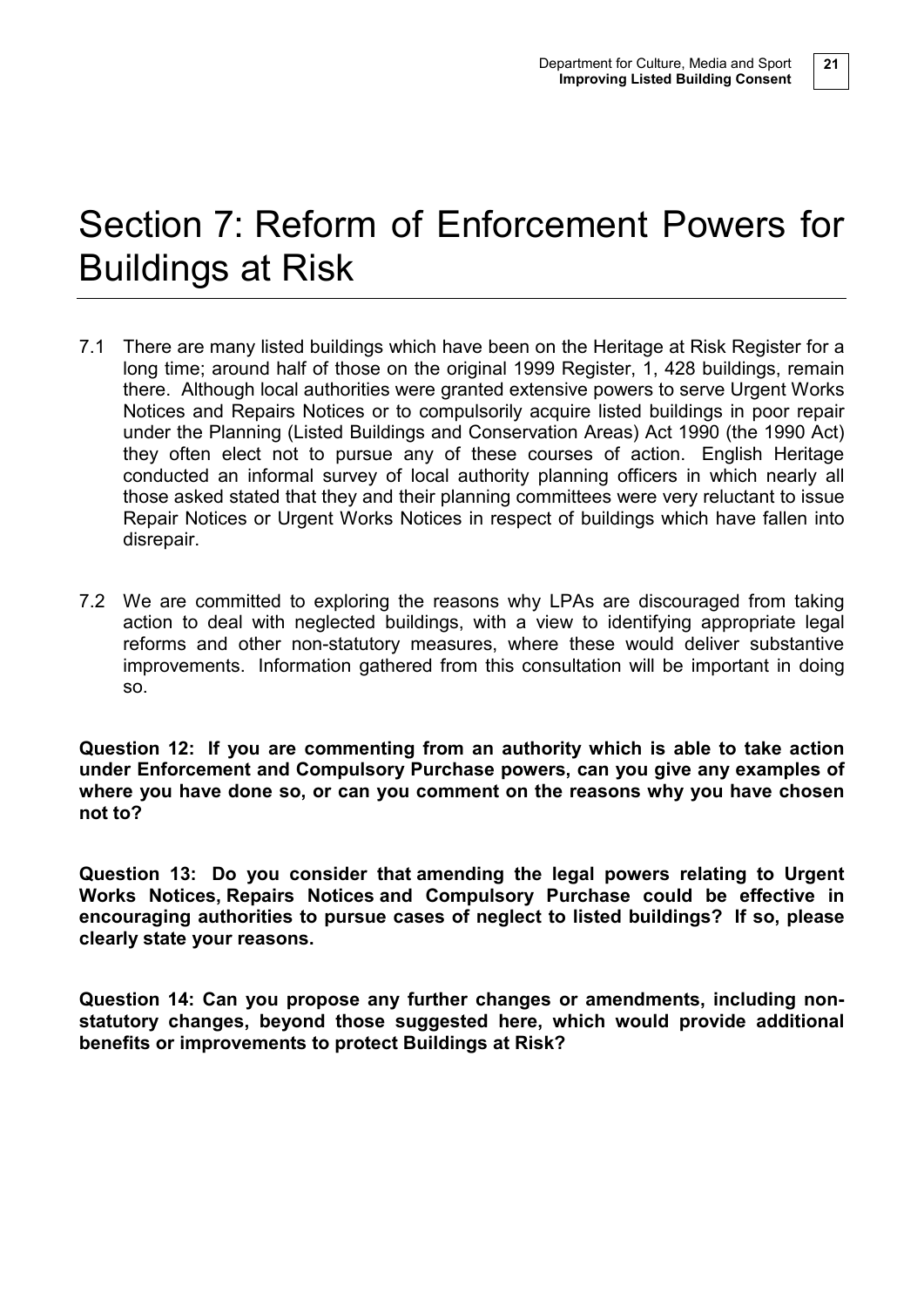### Section 8: Summary of Questions

**Question 1: Do you agree with the proposal to introduce a system of prior notification of works to a listed building, leading to deemed Listed Building Consent if the local planning authority does not request a full application within 28 days? If not, please clearly state your reasons and your views on the approach you consider the Government should take.**

**Question 2: If you are commenting from a Local Planning Authority, are you able to comment on the proportion of your LBC applications which require amendment or the application of non-standard conditions prior to consent? If you are able to supply supporting information, please set it out clearly, or indicate where it can easily be accessed.**

**Question 3: Do you agree with the proposal to introduce a voluntary system of local and national class consents? If not, please clearly state your reasons and your views on the approach you consider the Government should take.**

**Question 4: If you are commenting from a Local Planning Authority, are you able to comment on the likely applicability of this option (2) within your area, in terms of the kinds of listed building and type of works to which it might be applied? If you are able to supply supporting information, please set it out clearly, or indicate where it can easily be accessed.**

**Question 5: Which of the options set out in this consultation to reduce the number of LBC applications for works with limited or justifiable harm to special interest (Options 1 and 2) do you prefer? Please state the reasons for your preference.**

**Question 6: Do you agree with the proposal to introduce;** 

- **c) a Certificate of Lawful Works to Listed Buildings for proposed works;**
- **d) a Certificate of Lawful Works to Listed Buildings for works already undertaken?**

**If not, please clearly state your reasons and your views on the approach you consider the Government should take.**

**Question 7: If you are involved in the Listed Building Consent system either in a Local Planning Authority or any other capacity, can you provide further information on the following;**

- **d) possible numbers of LBC applications currently made due to the lack of a formal mechanism for LPAs to confirm whether or not consent is needed;**
- **e) the numbers of informal requests received or made every year concerning the need for LBC;**
- **f) how such queries are handled?**